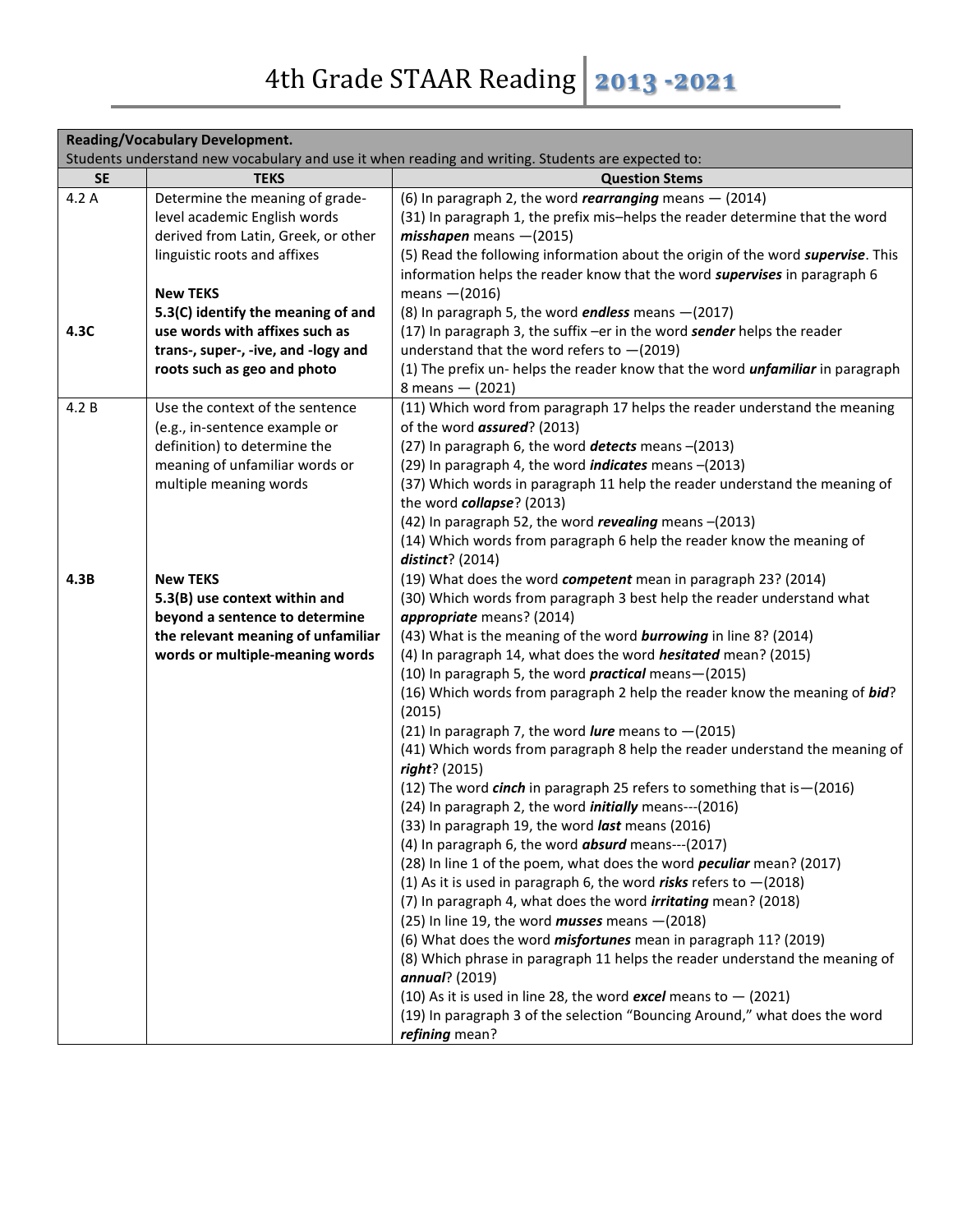| 4.2 E<br>4.3A | Use a dictionary or glossary to<br>determine the meanings,<br>syllabication, and pronunciation of<br>unknown words<br><b>New TEKS</b><br>5.3(A) use print or digital resources<br>to determine meaning,<br>syllabication, pronunciation, and<br>word origin | (1) Read the dictionary entry. Which definition of stand is used in paragraph 6?<br>(2013)<br>(6) Read the dictionary entry for the word raise. (2013)<br>(16) Read the dictionary entry for the word keep. Which definition best fits the<br>way the word keeping is used in paragraph 31? (2016)<br>(39) Read this dictionary entry for the word call. (2016)<br>(17) Read the dictionary entry for the word common. Which definition best<br>matches the way common is used in paragraph 1 (2017)<br>(31) Read this dictionary entry for the word drive.<br>Which definition most closely fits the way the word <i>drives</i> is used in paragraph<br>1? (2018)<br>(31) Read the dictionary entry for the word secure.<br>Which definition most closely fits the way the word secured is used in<br>paragraph 4?<br>(27) Read this dictionary entry. [scale \'skal\ noun 1. one of the small, hard<br>parts that covers a fish 2. a tool for measuring heaviness 3. a series of musical<br>notes 4. a set of marks in a row used to measure distance] Which definition<br>most closely fits the way the word scale is used in line 20? (2021) |
|---------------|-------------------------------------------------------------------------------------------------------------------------------------------------------------------------------------------------------------------------------------------------------------|--------------------------------------------------------------------------------------------------------------------------------------------------------------------------------------------------------------------------------------------------------------------------------------------------------------------------------------------------------------------------------------------------------------------------------------------------------------------------------------------------------------------------------------------------------------------------------------------------------------------------------------------------------------------------------------------------------------------------------------------------------------------------------------------------------------------------------------------------------------------------------------------------------------------------------------------------------------------------------------------------------------------------------------------------------------------------------------------------------------------------------------------------|
|               |                                                                                                                                                                                                                                                             |                                                                                                                                                                                                                                                                                                                                                                                                                                                                                                                                                                                                                                                                                                                                                                                                                                                                                                                                                                                                                                                                                                                                                  |
|               | Reading/Comprehension of Literary Text/Theme and Genre.                                                                                                                                                                                                     |                                                                                                                                                                                                                                                                                                                                                                                                                                                                                                                                                                                                                                                                                                                                                                                                                                                                                                                                                                                                                                                                                                                                                  |
|               |                                                                                                                                                                                                                                                             | Students analyze, make inferences and draw conclusions about theme and genre in different cultural, historical, and contemporary<br>contexts and provide evidence from the text to support their understanding. Students are expected to:                                                                                                                                                                                                                                                                                                                                                                                                                                                                                                                                                                                                                                                                                                                                                                                                                                                                                                        |
|               |                                                                                                                                                                                                                                                             |                                                                                                                                                                                                                                                                                                                                                                                                                                                                                                                                                                                                                                                                                                                                                                                                                                                                                                                                                                                                                                                                                                                                                  |
| <b>SE</b>     | <b>TEKS</b>                                                                                                                                                                                                                                                 | <b>Question Stems</b>                                                                                                                                                                                                                                                                                                                                                                                                                                                                                                                                                                                                                                                                                                                                                                                                                                                                                                                                                                                                                                                                                                                            |
| 4.3           | Students analyze, make inferences                                                                                                                                                                                                                           | (13) What identifies this story as realistic fiction? (2013)                                                                                                                                                                                                                                                                                                                                                                                                                                                                                                                                                                                                                                                                                                                                                                                                                                                                                                                                                                                                                                                                                     |
| Fig 19 D      | and draw conclusions about theme                                                                                                                                                                                                                            | (23) What is the message of this poem? (2013)                                                                                                                                                                                                                                                                                                                                                                                                                                                                                                                                                                                                                                                                                                                                                                                                                                                                                                                                                                                                                                                                                                    |
|               | and genre in different cultural,                                                                                                                                                                                                                            | (41) What lesson does Cara learn from Grandpa? (2013)                                                                                                                                                                                                                                                                                                                                                                                                                                                                                                                                                                                                                                                                                                                                                                                                                                                                                                                                                                                                                                                                                            |
|               | historical, and contemporary                                                                                                                                                                                                                                | (25) What lesson does Marcus learn in the play? (2014)                                                                                                                                                                                                                                                                                                                                                                                                                                                                                                                                                                                                                                                                                                                                                                                                                                                                                                                                                                                                                                                                                           |
|               | contexts and provide evidence from                                                                                                                                                                                                                          | (2) The reader can tell that "My What Is Showing?" is realistic fiction because it                                                                                                                                                                                                                                                                                                                                                                                                                                                                                                                                                                                                                                                                                                                                                                                                                                                                                                                                                                                                                                                               |
|               | the text to support their                                                                                                                                                                                                                                   | $-(2015)$                                                                                                                                                                                                                                                                                                                                                                                                                                                                                                                                                                                                                                                                                                                                                                                                                                                                                                                                                                                                                                                                                                                                        |
|               | understanding.                                                                                                                                                                                                                                              | (42) An important idea presented in this selection is that - (2015)                                                                                                                                                                                                                                                                                                                                                                                                                                                                                                                                                                                                                                                                                                                                                                                                                                                                                                                                                                                                                                                                              |
|               |                                                                                                                                                                                                                                                             | (40) What is the main message of the poem? (2016)                                                                                                                                                                                                                                                                                                                                                                                                                                                                                                                                                                                                                                                                                                                                                                                                                                                                                                                                                                                                                                                                                                |
| 4.7C          | <b>New TEKS</b>                                                                                                                                                                                                                                             | (42) The poem is mostly about $-(2016)$                                                                                                                                                                                                                                                                                                                                                                                                                                                                                                                                                                                                                                                                                                                                                                                                                                                                                                                                                                                                                                                                                                          |
|               | 4.7(C) use text evidence to support                                                                                                                                                                                                                         | (10) What lesson does Herbie learn in this play? (2017)                                                                                                                                                                                                                                                                                                                                                                                                                                                                                                                                                                                                                                                                                                                                                                                                                                                                                                                                                                                                                                                                                          |
|               | an appropriate response                                                                                                                                                                                                                                     | (26) What is the message of this poem? (2017)                                                                                                                                                                                                                                                                                                                                                                                                                                                                                                                                                                                                                                                                                                                                                                                                                                                                                                                                                                                                                                                                                                    |
|               |                                                                                                                                                                                                                                                             | (4) The reader knows that this selection is a biography because it $-(2018)$                                                                                                                                                                                                                                                                                                                                                                                                                                                                                                                                                                                                                                                                                                                                                                                                                                                                                                                                                                                                                                                                     |
|               |                                                                                                                                                                                                                                                             | (6) Which theme is best supported by details in this selection? (2018)                                                                                                                                                                                                                                                                                                                                                                                                                                                                                                                                                                                                                                                                                                                                                                                                                                                                                                                                                                                                                                                                           |
| 4.6F          | 4.6(F) make inferences and use                                                                                                                                                                                                                              |                                                                                                                                                                                                                                                                                                                                                                                                                                                                                                                                                                                                                                                                                                                                                                                                                                                                                                                                                                                                                                                                                                                                                  |
|               | evidence to support understanding                                                                                                                                                                                                                           |                                                                                                                                                                                                                                                                                                                                                                                                                                                                                                                                                                                                                                                                                                                                                                                                                                                                                                                                                                                                                                                                                                                                                  |
|               |                                                                                                                                                                                                                                                             |                                                                                                                                                                                                                                                                                                                                                                                                                                                                                                                                                                                                                                                                                                                                                                                                                                                                                                                                                                                                                                                                                                                                                  |
| 4.3A          | 4.3A summarize and explain the                                                                                                                                                                                                                              | (10) What is the main message of the story? (2019)                                                                                                                                                                                                                                                                                                                                                                                                                                                                                                                                                                                                                                                                                                                                                                                                                                                                                                                                                                                                                                                                                               |
|               | lesson or message of a work of                                                                                                                                                                                                                              |                                                                                                                                                                                                                                                                                                                                                                                                                                                                                                                                                                                                                                                                                                                                                                                                                                                                                                                                                                                                                                                                                                                                                  |
|               |                                                                                                                                                                                                                                                             |                                                                                                                                                                                                                                                                                                                                                                                                                                                                                                                                                                                                                                                                                                                                                                                                                                                                                                                                                                                                                                                                                                                                                  |
|               | fiction as its theme                                                                                                                                                                                                                                        |                                                                                                                                                                                                                                                                                                                                                                                                                                                                                                                                                                                                                                                                                                                                                                                                                                                                                                                                                                                                                                                                                                                                                  |
|               |                                                                                                                                                                                                                                                             |                                                                                                                                                                                                                                                                                                                                                                                                                                                                                                                                                                                                                                                                                                                                                                                                                                                                                                                                                                                                                                                                                                                                                  |
| 4.8A          | <b>New TEKS</b>                                                                                                                                                                                                                                             |                                                                                                                                                                                                                                                                                                                                                                                                                                                                                                                                                                                                                                                                                                                                                                                                                                                                                                                                                                                                                                                                                                                                                  |
|               | 4.8(A) infer basic themes                                                                                                                                                                                                                                   |                                                                                                                                                                                                                                                                                                                                                                                                                                                                                                                                                                                                                                                                                                                                                                                                                                                                                                                                                                                                                                                                                                                                                  |
| 4.10A         | supported by text evidence                                                                                                                                                                                                                                  |                                                                                                                                                                                                                                                                                                                                                                                                                                                                                                                                                                                                                                                                                                                                                                                                                                                                                                                                                                                                                                                                                                                                                  |
|               | 4.10(A) explain the author's                                                                                                                                                                                                                                |                                                                                                                                                                                                                                                                                                                                                                                                                                                                                                                                                                                                                                                                                                                                                                                                                                                                                                                                                                                                                                                                                                                                                  |
|               | purpose and message within a text                                                                                                                                                                                                                           |                                                                                                                                                                                                                                                                                                                                                                                                                                                                                                                                                                                                                                                                                                                                                                                                                                                                                                                                                                                                                                                                                                                                                  |
|               |                                                                                                                                                                                                                                                             |                                                                                                                                                                                                                                                                                                                                                                                                                                                                                                                                                                                                                                                                                                                                                                                                                                                                                                                                                                                                                                                                                                                                                  |
|               |                                                                                                                                                                                                                                                             |                                                                                                                                                                                                                                                                                                                                                                                                                                                                                                                                                                                                                                                                                                                                                                                                                                                                                                                                                                                                                                                                                                                                                  |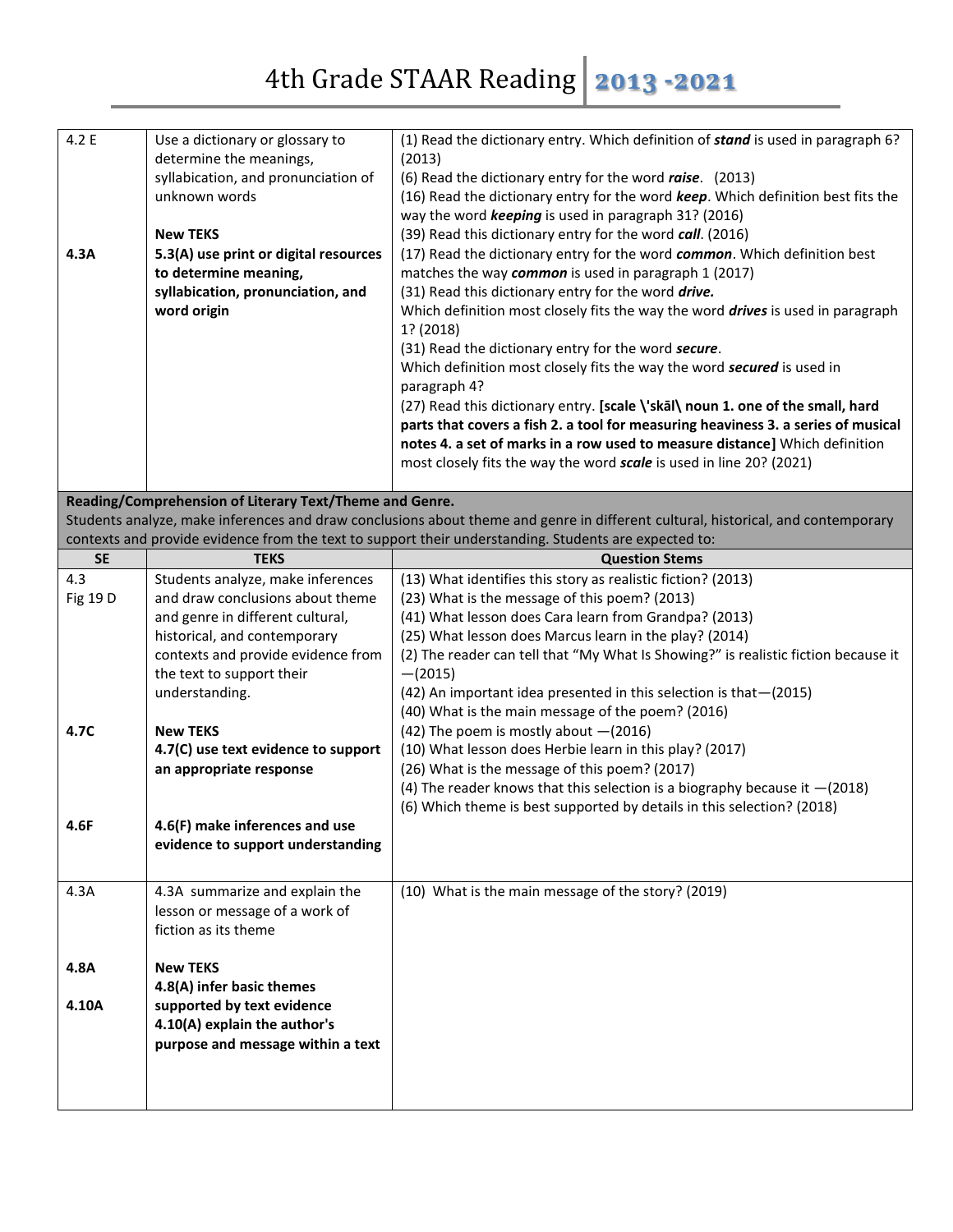|                 | <b>Old TEKS-Previously not tested</b>                                 |                                                                                                                                |
|-----------------|-----------------------------------------------------------------------|--------------------------------------------------------------------------------------------------------------------------------|
|                 | 4.3B compare and contrast the                                         |                                                                                                                                |
|                 | adventures or exploits of characters                                  |                                                                                                                                |
|                 | (e.g., the trickster) in traditional                                  |                                                                                                                                |
|                 | and classical literature-removed                                      |                                                                                                                                |
|                 |                                                                       |                                                                                                                                |
|                 | Reading/Comprehension of Literary Text/Poetry.                        |                                                                                                                                |
|                 |                                                                       | Students understand, make inferences and draw conclusions about the structure and elements of poetry and provide evidence from |
|                 | text to support their understanding. Students are expected to:        |                                                                                                                                |
| <b>SE</b>       | <b>TEKS</b>                                                           | <b>Question Stems</b>                                                                                                          |
| 4.4             | Students understand, make                                             | (20) The words in parentheses in line 14 emphasize that the speaker is -(2013)                                                 |
| <b>Fig 19 D</b> | inferences and draw conclusions                                       | (21) The doctor's waiting room is decorated with animals most likely to -(2013)                                                |
|                 | about the structure and elements                                      | (22) Read lines 17 and 18. The dialogue used in these lines shows that -(2013)                                                 |
|                 | of poetry and provide evidence                                        | (40) Which line from the poem shows that the speaker is not worried about                                                      |
|                 | from text to support their                                            | Manga's behavior upsetting her mother and sister? (2014)                                                                       |
|                 | understanding                                                         | (41) What is the speaker's main purpose in the poem? (2014)                                                                    |
|                 |                                                                       | (42) The poet uses lines 1 through 3 mainly to $-(2014)$                                                                       |
|                 | <b>New TEKS</b>                                                       | (44) What is emphasized by the repetition of the words "I wish" in the poem?                                                   |
|                 | 7) Comprehension skills: listening,                                   | (2014)                                                                                                                         |
| 4.7C            | speaking, reading, writing, and                                       | (26) Lines 1 through 4 are important to the poem because they -(2015)                                                          |
|                 | thinking using multiple texts. The                                    | (28) Read lines 15 and 16 from the poem. (2015)                                                                                |
|                 | student uses metacognitive skills                                     | (29) In stanza 3, the reader can conclude that the speaker - (2015)                                                            |
|                 | to both develop and deepen                                            | (38) What can the reader conclude from the action in the third stanza? (2016)                                                  |
|                 | comprehension of increasingly                                         | (30) The first stanza is important to the poem because it $-(2017)$                                                            |
|                 | complex texts. The student is                                         | (28) Which line from the poem best shows that air can be powerful? (2018)                                                      |
|                 | expected to: (C) make inferences                                      | (29) The speaker in the poem believes that the difference between wind and                                                     |
|                 | and use evidence to support                                           | air is that wind is $-$ (2018)                                                                                                 |
|                 | understanding;                                                        | (30) What can the reader conclude about the speaker's ideas about air                                                          |
|                 |                                                                       | throughout the poem? (2018)                                                                                                    |
| 4.6F            | 4.6(F) make inferences and use                                        | (27) Why is the first stanza (lines 1-4) important to the poem? (2019)                                                         |
|                 | evidence to support understanding                                     | (28) Which statement correctly describes a way that stanzas 2 through 7 (lines                                                 |
|                 |                                                                       | 5-28) are similar? (2019)                                                                                                      |
|                 |                                                                       | (30) The end of the poem expresses the idea that the speaker - (2019)                                                          |
|                 |                                                                       | (28) Based on details in the poem, which statement best describes how the                                                      |
|                 |                                                                       | speaker most likely feels about Max? (2021)                                                                                    |
|                 |                                                                       | (29) What is the most likely reason the poet includes the seasons in the poem?                                                 |
|                 |                                                                       | (2021)                                                                                                                         |
|                 |                                                                       | (31) Read lines 13 and 14 from the poem. [leaving chunks of trees that we                                                      |
|                 |                                                                       | made into pirate ships.] What do these lines suggest about the speaker's                                                       |
| 4.4 A           |                                                                       | experience at the river? (2021)<br>(19) Which words rhyme in each stanza of the poem? (2013)                                   |
|                 | Explain how the structural elements<br>of poetry (e.g., rhyme, meter, | (39) What identifies this poem as an example of free verse? (2014)                                                             |
|                 | stanzas, line breaks) relate to                                       | (41) The fourth stanza contains only two lines because the poet wants to show                                                  |
|                 | form (e.g., lyrical poetry, free verse)                               | that $-(2016)$                                                                                                                 |
|                 | <b>New TEKS</b>                                                       | (43) In line 28, why is the word "soaring" written the way it is? (2016)                                                       |
|                 | 4.10(B) explain how the use of                                        | (44) The structure of the poem helps the reader know that it is $-(2016)$                                                      |
| 4.10B           | text structure contributes to the                                     | (25) Read line 8 from the poem. The lack of spaces between the words creates                                                   |
|                 | author's purpose                                                      | a sense of $-(2017)$                                                                                                           |
|                 |                                                                       | (29) Read line 12 from the poem. Which of these does the poet use in line 12 to                                                |
|                 | Summarize and paraphrase texts in                                     | help the reader understand that time seems to pass slowly? (2017)                                                              |
| 4 Fig. 19E      | ways that maintain meaning and                                        |                                                                                                                                |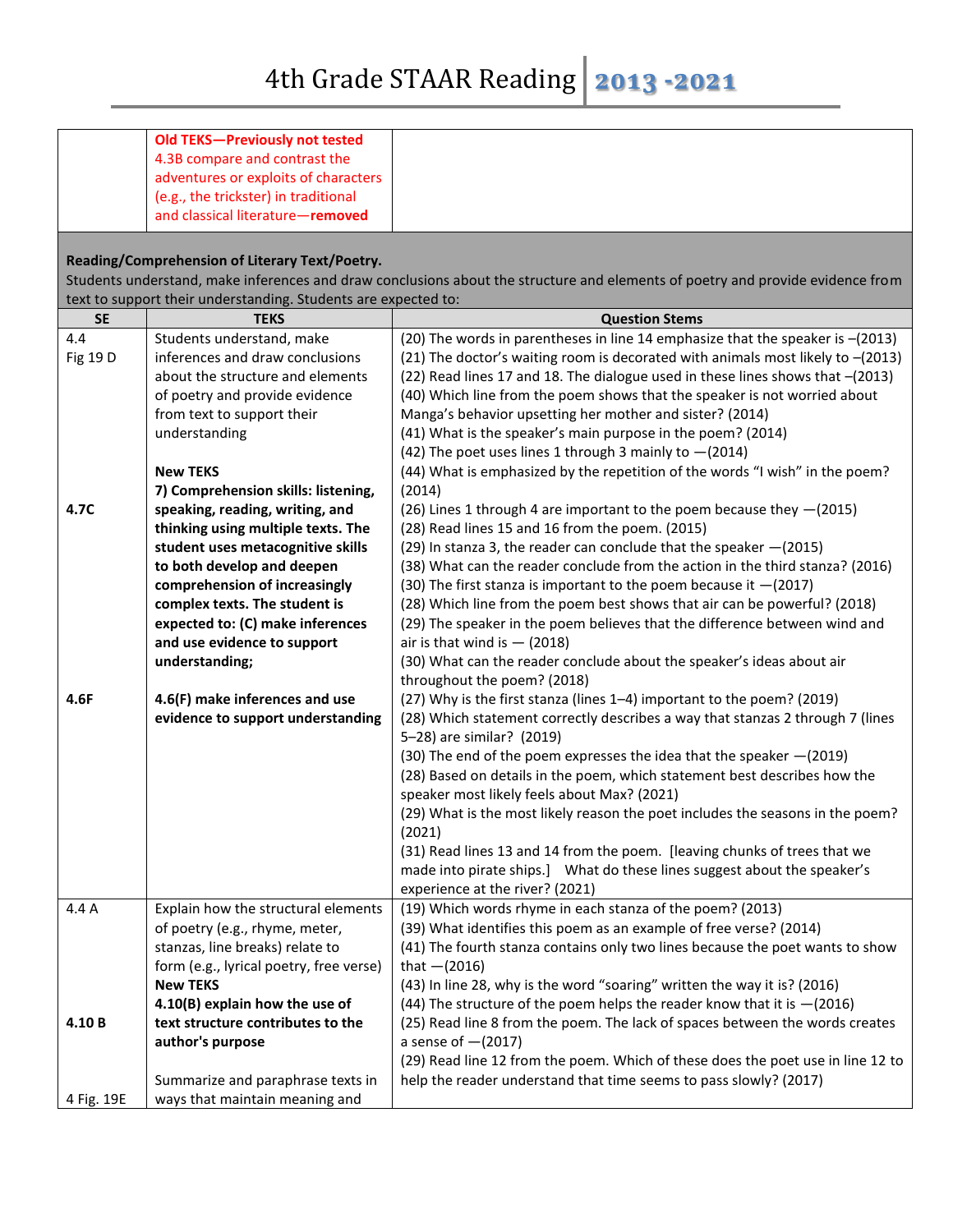| 4.7D                            | logical order within a text and<br>across texts<br><b>NEW TEKS</b><br>4.7(D) retell, paraphrase, or<br>summarize texts in ways that<br>maintain meaning and logical<br>order<br>Reading/Comprehension of Literary Text/Drama.                                                                                                                 | (27) Line 38 is different from the other lines of the poem most likely because<br>the poet wants to $-$ (2018)<br>(26) Which statement best describes how the poet uses rhyme in each stanza<br>of the poem? (2019)<br>(29) Which of these statements describes an element of the poem? (2019)<br>Students understand, make inferences and draw conclusions about the structure and elements of drama and provide evidence from                                                                                                                                                                                                                                                                                                                                                                                                                                                                                                                                                                                                                                                                                                                                                                                                                                                                                                                                                                                                                                                                                                                                                                                                                                                                       |
|---------------------------------|-----------------------------------------------------------------------------------------------------------------------------------------------------------------------------------------------------------------------------------------------------------------------------------------------------------------------------------------------|-------------------------------------------------------------------------------------------------------------------------------------------------------------------------------------------------------------------------------------------------------------------------------------------------------------------------------------------------------------------------------------------------------------------------------------------------------------------------------------------------------------------------------------------------------------------------------------------------------------------------------------------------------------------------------------------------------------------------------------------------------------------------------------------------------------------------------------------------------------------------------------------------------------------------------------------------------------------------------------------------------------------------------------------------------------------------------------------------------------------------------------------------------------------------------------------------------------------------------------------------------------------------------------------------------------------------------------------------------------------------------------------------------------------------------------------------------------------------------------------------------------------------------------------------------------------------------------------------------------------------------------------------------------------------------------------------------|
| are expected to:                | text to support their understanding. Students                                                                                                                                                                                                                                                                                                 |                                                                                                                                                                                                                                                                                                                                                                                                                                                                                                                                                                                                                                                                                                                                                                                                                                                                                                                                                                                                                                                                                                                                                                                                                                                                                                                                                                                                                                                                                                                                                                                                                                                                                                       |
| <b>SE</b>                       | <b>TEKS</b>                                                                                                                                                                                                                                                                                                                                   | <b>Question Stems</b>                                                                                                                                                                                                                                                                                                                                                                                                                                                                                                                                                                                                                                                                                                                                                                                                                                                                                                                                                                                                                                                                                                                                                                                                                                                                                                                                                                                                                                                                                                                                                                                                                                                                                 |
| 4.5<br>Fig 19 D<br>4.7C<br>4.6F | Students understand, make<br>inferences and draw conclusions<br>about the structure and elements<br>of drama and provide evidence<br>from text to support their<br>understanding.<br><b>New TEKS</b><br>4.7(C) use text evidence to support<br>an appropriate response<br>4.6(F) make inferences and use<br>evidence to support understanding | (38) Read these lines from the play. These lines suggest that Cara believes the<br>chair $- (2013)$<br>(40) Which line from the play supports the idea that Cara is proud of the work<br>she has done with Grandpa? (2013)<br>(43) Which quotation from the play best explains Grandpa's reason for<br>suggesting that he and Cara work on a surprise for Grandma? (2013)<br>(44) Read this stage direction from the play. What does this stage direction<br>suggest about Grandpa? (2013)<br>(18) Which of the following best explains why Sam refuses to play in the<br>tournament? (2014)<br>(2014) (2014) How does Ruben contribute to the plot of the play? (2014)<br>(21) Which line from the play supports the idea that Marcus has changed the<br>way he feels about having a female player on the team? (2014)<br>(22) The playwright creates a surprise by $-(2014)$<br>(23) Sam's dialogue with Marcus in Scene 2 suggests that she - (2014)<br>(11) Annabelle asks Miss Pinkham about the grades immediately after the test<br>because Annabelle -(2016)<br>(14) Herbie's reaction when he learns about Olivia's study method shows that<br>he is - (2016)<br>(17) The narrator's lines in paragraph 9 are important to the play because they<br>$-(2016)$<br>(8) How does Mom help Bella solve her problem? (2021)<br>(9) Which line from the play suggests that Scott disagrees with Amy's opinion<br>of Bella? (2021)<br>(12) Samantha's rap in Scene 3 is important to the play because it helps Bella<br>$-(2021)$<br>(13) Read this sentence from line 10. [AMY: Look, if you had a piece of food<br>stuck in your teeth, I would let you know.]<br>This line is meant to show that |
| 4.9C                            | <b>New TEKS</b><br><b>Instruction of drama is</b><br>encompassed in SE 9(C) explain<br>structure in drama such as                                                                                                                                                                                                                             | Amy $-(2021)$<br>(11) The reader can tell that "The Gift of Rhyme" is a play because it has a $-$<br>(2021)<br>(14) The playwright includes the stage directions at the beginning of each scene<br>mainly to $-(2021)$                                                                                                                                                                                                                                                                                                                                                                                                                                                                                                                                                                                                                                                                                                                                                                                                                                                                                                                                                                                                                                                                                                                                                                                                                                                                                                                                                                                                                                                                                |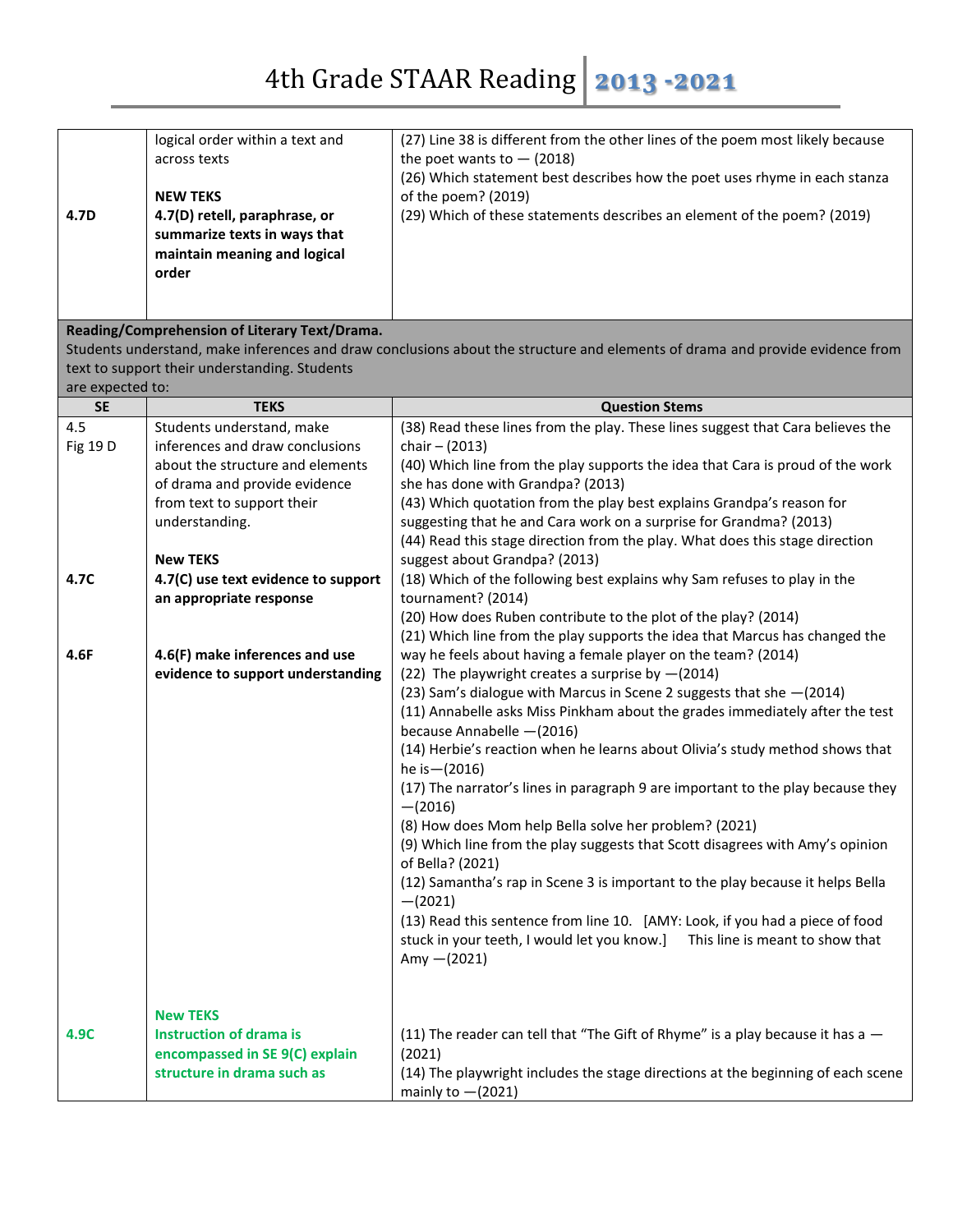|           | character tags, acts, scenes, and                              |                                                                                                                                 |
|-----------|----------------------------------------------------------------|---------------------------------------------------------------------------------------------------------------------------------|
|           | stage directions                                               |                                                                                                                                 |
|           |                                                                |                                                                                                                                 |
| 4.5       | Summarize and paraphrase texts in                              |                                                                                                                                 |
| Fig 19 E  | ways that maintain meaning and                                 | (24) Which of the following is the best summary of the play? (2014)                                                             |
|           | logical order within a text and                                | (2) What is the best summary of the selection? (2021)                                                                           |
|           | across texts                                                   |                                                                                                                                 |
|           | <b>New TEKS</b>                                                |                                                                                                                                 |
|           | 4.7(D) retell, paraphrase, or                                  |                                                                                                                                 |
| 4.7D      | summarize texts in ways that                                   |                                                                                                                                 |
|           | maintain meaning and logical                                   |                                                                                                                                 |
|           | order                                                          |                                                                                                                                 |
|           |                                                                |                                                                                                                                 |
|           |                                                                |                                                                                                                                 |
|           |                                                                |                                                                                                                                 |
| 4.5A      | Describe the structural elements to<br>dramatic literature     | (39) The stage directions at the beginning of Scene 1 help the reader by $-$                                                    |
|           |                                                                | (2013)                                                                                                                          |
|           | <b>New TEKS</b>                                                | (13) The stage directions in paragraphs 42 and 43 are included to help $-(2016)$                                                |
|           |                                                                | (15) Why does the playwright include a narrator in this play? (2016)                                                            |
| 4.9C      | 4.9(C) explain structure in drama                              |                                                                                                                                 |
|           | such as character tags, acts,                                  |                                                                                                                                 |
|           | scenes, and stage directions                                   |                                                                                                                                 |
|           | Reading/Comprehension of Literary Text/Fiction.                | Students understand, make inferences and draw conclusions about the structure and elements of fiction and provide evidence from |
|           | text to support their understanding. Students are expected to: |                                                                                                                                 |
| <b>SE</b> | <b>TEKS</b>                                                    |                                                                                                                                 |
|           |                                                                |                                                                                                                                 |
|           |                                                                | <b>Question Stems</b>                                                                                                           |
| 4.6       | Students understand, make                                      | (2) Read this sentence. What are Marvin's parents most likely thinking at this                                                  |
| Fig 19 D  | inferences and draw conclusions                                | point in the story? (2014)                                                                                                      |
|           | about the structure and elements                               | (3) Why does Marvin hope that his parents are listening to what the president                                                   |
|           | of fiction and provide evidence                                | is saying? (2014)                                                                                                               |
|           | from text to support their                                     | (4) Which sentence from the story shows that Marvin does not want to create                                                     |
|           | understanding                                                  | more problems for his mother? (2014)                                                                                            |
|           |                                                                | (9) Jen covers herself up before coming into the dining room most likely                                                        |
|           | <b>New TEKS</b>                                                | because she wants to $-(2015)$                                                                                                  |
| 4.7C      | 7) Comprehension skills: listening,                            | (2) Which sentence does the author use to suggest that the caterpillar has                                                      |
|           | speaking, reading, writing, and                                | experienced an important change? (2017)                                                                                         |
|           | thinking using multiple texts. The                             | (5) Which sentence from the story shows that the caterpillar is successful at                                                   |
|           | student uses metacognitive skills                              | building a good house for itself? (2017)                                                                                        |
|           | to both develop and deepen                                     | (9) In paragraph 25, the most likely reason Otis says "You can start on Monday"                                                 |
|           | comprehension of increasingly                                  | is that he $-$ (2018)                                                                                                           |
|           | complex texts. The student is                                  | (1) How can the reader tell that attending the picnic is important to                                                           |
|           | expected to: (C) make inferences                               | Christopher? (2019)                                                                                                             |
|           | and use evidence to support                                    | (32) Based on details in the story, what can the reader infer about Phineas?                                                    |
|           | understanding                                                  | (2021)                                                                                                                          |
|           |                                                                | (33) Which conclusion about Phineas is best supported by the list at the end of                                                 |
| 4.6F      | 4.6(F) make inferences and use                                 | the story? (2021)                                                                                                               |
|           | evidence to support understanding                              | (34) Which sentence from the story suggests that Phineas is embarrassed to                                                      |
|           |                                                                | ask for help? (2021)                                                                                                            |
|           |                                                                |                                                                                                                                 |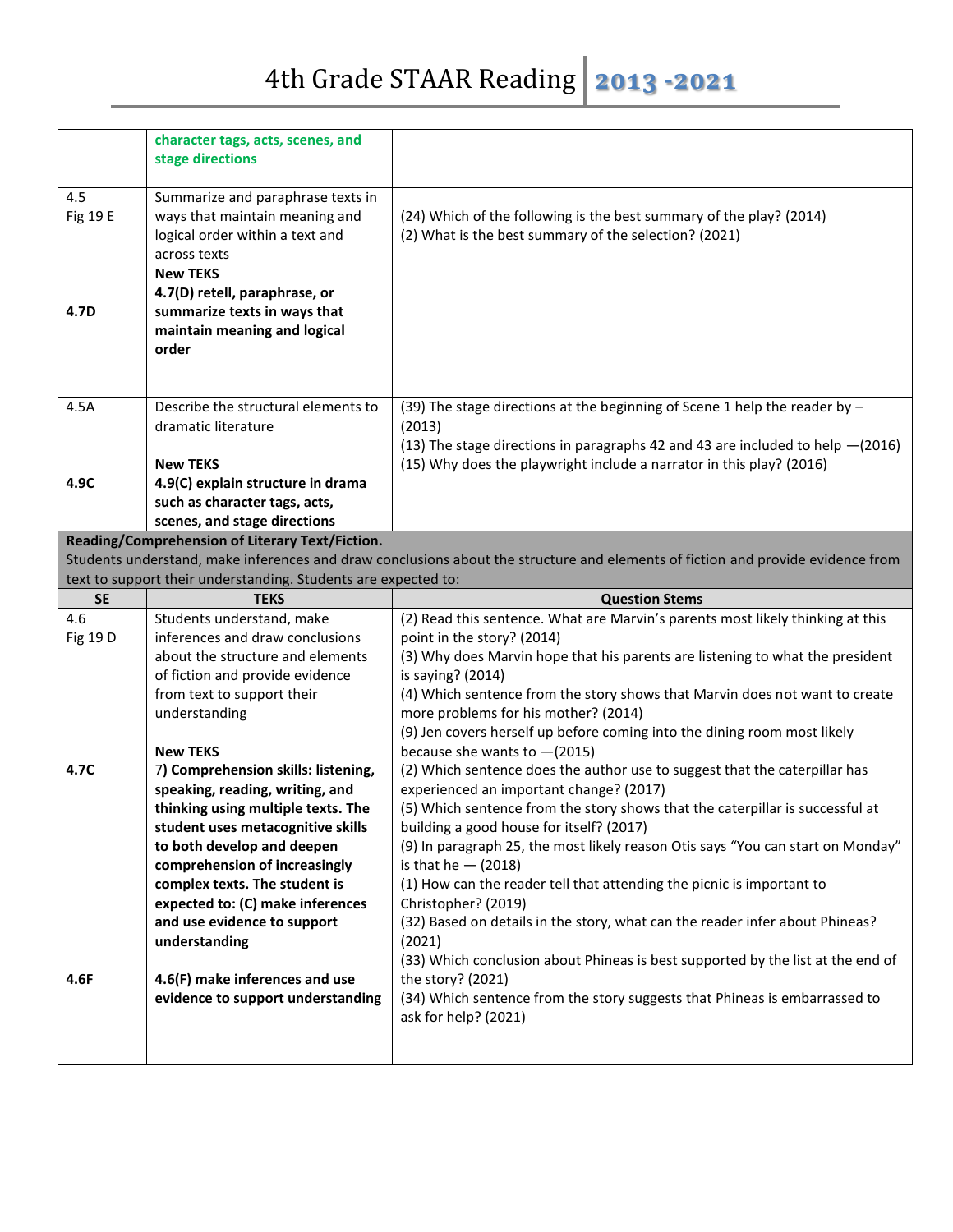| 4.6<br>Fig 19 E<br>4.7D | Summarize, paraphrase, and<br>synthesize texts in ways that<br>maintain meaning and logical order<br>within a text and across texts<br><b>New TEKS</b><br>4.7(D) retell, paraphrase, or<br>summarize texts in ways that<br>maintain meaning and logical<br>order | (17) What is the best summary of the story? (2013)<br>(8) Which of these is the best summary of the story?(2015)<br>(36) What is the best summary of the story? (2016)<br>(12) What is the best summary of the story? (2018)<br>(4) What is the best summary of paragraphs 7 through 10? (2019)                                                                                                                                                                                                                                                                                                                                                                                                                                                                                                                                                                                                                                                            |
|-------------------------|------------------------------------------------------------------------------------------------------------------------------------------------------------------------------------------------------------------------------------------------------------------|------------------------------------------------------------------------------------------------------------------------------------------------------------------------------------------------------------------------------------------------------------------------------------------------------------------------------------------------------------------------------------------------------------------------------------------------------------------------------------------------------------------------------------------------------------------------------------------------------------------------------------------------------------------------------------------------------------------------------------------------------------------------------------------------------------------------------------------------------------------------------------------------------------------------------------------------------------|
| 4.6A                    | Sequence and summarize the plot's<br>main events and explain their<br>influence on future events<br><b>New TEKS</b>                                                                                                                                              | (15) Why is it important to the story that Nathan and Alex go to the break room<br>for gum? (2013)<br>(16) What is paragraph 18 mainly about? (2013)<br>(7) What effect does Marvin's visit to his friend's house have on the story?<br>(2014)                                                                                                                                                                                                                                                                                                                                                                                                                                                                                                                                                                                                                                                                                                             |
| 4.8C                    | 4.8(C) analyze plot elements,<br>including the rising action, climax,<br>falling action, and resolution                                                                                                                                                          | (8) The problem in the story is solved when Marvin's parents $-(2014)$<br>(3) Jen's main conflict is resolved when - (2015)<br>(31) Read paragraph 7. What can the reader tell about Pacy based on these<br>details? (2016)<br>(3) Which of the following is the best summary of paragraphs 1 through 9?<br>(2017)<br>(11) Which of these events from the story causes Otis to consider giving Opal a<br>job? (2018)<br>(3) Paragraph 22 is important to the story because it shows that Christopher -<br>(2019)<br>(13) What effect does Max working in Grandpa's yard have on the plot of the<br>story? (2019)                                                                                                                                                                                                                                                                                                                                           |
| 4.6B                    | Describe the interaction of<br>characters including their<br>relationships and the changes they<br>undergo<br><b>New TEKS</b>                                                                                                                                    | (12) When Alex first tells Nathan that someone is watching them, Nathan -<br>(2013)<br>(18) Which sentence shows how the brothers feel when their father explains<br>what they really saw in the hallway? (2013)<br>(5) The conversation between Marvin and his parents in paragraphs 6 through<br>12 shows that Marvin is -(2014)                                                                                                                                                                                                                                                                                                                                                                                                                                                                                                                                                                                                                         |
| 4.8B                    | 4.8(B) explain the interactions of<br>the characters and the changes<br>they undergo                                                                                                                                                                             | (1) Jen's actions at school suggest that she $-(2015)$<br>(6) In paragraph 3, what is the most likely reason Joey whispers? (2015)<br>(7) By the end of the story, what can the reader conclude about Joey and Jen's<br>relationship? (2015)<br>(32) What do Dad's comments to the family in paragraphs 14 and 18 show<br>about him? (2016)<br>(35) Pacy's conversation on the plane shows that she feels -(2016)<br>(1) The caterpillar's actions while building its cocoon support the idea that it is<br>$-(2017)$<br>(8) The conversation between Opal and Otis in paragraphs 10 through 18<br>suggests that Otis is $-$ (2018)<br>(2) Christopher's friends most likely think that $-(2019)$<br>(5) What does paragraph 11 reveal about Christopher's character? (2019)<br>(14) When Max shows his father the time capsule he dug up, Max's father most<br>likely feels $-$ (2019)<br>(35) Sarah's conversations with Phineas show that Sarah -(2021) |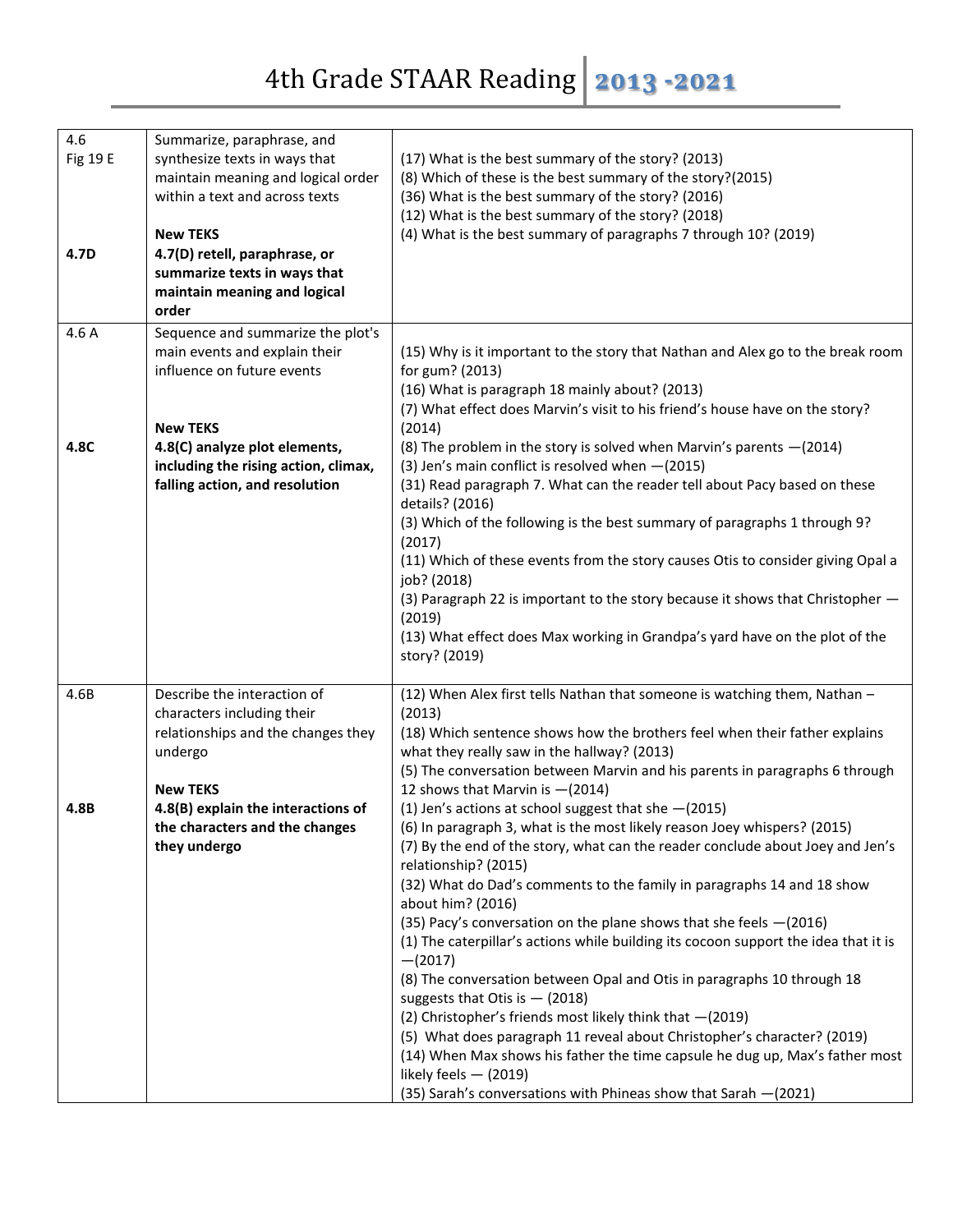| 4.6C      | 4.6C identify whether the narrator                              |                                                                                                                                    |
|-----------|-----------------------------------------------------------------|------------------------------------------------------------------------------------------------------------------------------------|
|           | or speaker of a story is first or third                         | (5) Who is the narrator of this story? (2015)                                                                                      |
|           | person                                                          | (15) Which point of view does the author use in this story? (2019)                                                                 |
|           |                                                                 | (36) Which sentence best helps the reader understand that the story is told                                                        |
|           | <b>New TEKS</b>                                                 | from the first-person point of view? (2021)                                                                                        |
|           | 4.10(E) identify and understand                                 |                                                                                                                                    |
| 4.10E     | the use of literary devices,                                    |                                                                                                                                    |
|           | including first- or third-person                                |                                                                                                                                    |
|           | point of view                                                   |                                                                                                                                    |
|           |                                                                 |                                                                                                                                    |
|           |                                                                 |                                                                                                                                    |
|           |                                                                 |                                                                                                                                    |
|           | Reading/Comprehension of Literary Text/Literary Nonfiction      |                                                                                                                                    |
|           |                                                                 | Students understand, make inferences and draw conclusions about the varied structural patterns and features of literary nonfiction |
|           |                                                                 | and respond by providing evidence from text to support their understanding. Students are expected to:                              |
| <b>SE</b> | <b>TEKS</b>                                                     | <b>Question Stems</b>                                                                                                              |
| 4.7       | Students understand, make                                       | (38) Becky studied her glow-in-the-dark toys most likely because they -(2015)                                                      |
| Fig 19 D  | inferences and draw conclusions                                 | (39) The author describes events in sequential order mainly to $-(2015)$                                                           |
|           | about the varied structural patterns                            | (40) What effect did the newspaper article about Becky's invention have?                                                           |
|           | and features of literary nonfiction                             | (2015)                                                                                                                             |
|           | and respond by providing evidence                               | (44) Read this sentence from paragraph 5. (2015)                                                                                   |
|           | from text to support their                                      | (7) How was Dahl's career at the oil company similar to his military                                                               |
|           | understanding                                                   | career?(2017)                                                                                                                      |
|           |                                                                 | (9) The author included the information about Dahl becoming a father to                                                            |
|           | <b>New TEKS</b>                                                 | explain $-(2017)$                                                                                                                  |
| 4.7C      | 7) Comprehension skills: listening,                             | (11) The author organizes the selection by $-(2017)$                                                                               |
|           | speaking, reading, writing, and                                 | (12) Which sentence from the selection best shows that Dahl was a daring                                                           |
|           | thinking using multiple texts. The                              | person? (2017)                                                                                                                     |
|           | student uses metacognitive skills                               | (3) Based on the author's descriptions of Wrigley's career, the reader can infer                                                   |
|           | to both develop and deepen                                      | that Wrigley $-$ (2018)                                                                                                            |
|           | comprehension of increasingly                                   | (5) Based on the selection, how does the author most likely feel about Wrigley?                                                    |
|           | complex texts. The student is                                   | (2018)                                                                                                                             |
|           | expected to: (C) make inferences<br>and use evidence to support |                                                                                                                                    |
|           | understanding                                                   |                                                                                                                                    |
|           |                                                                 |                                                                                                                                    |
| 4.6F      | <b>New TEKS: Literary nonfiction</b>                            |                                                                                                                                    |
|           | 4.6.F make inferences and use                                   |                                                                                                                                    |
|           | evidence to support understanding                               |                                                                                                                                    |
|           |                                                                 |                                                                                                                                    |
| 4.7       | Summarize, paraphrase, and                                      | Not previously tested                                                                                                              |
| Fig 19 E  | synthesize texts in ways that                                   |                                                                                                                                    |
|           | maintain meaning and logical order                              |                                                                                                                                    |
|           | within a text and across texts                                  |                                                                                                                                    |
|           | <b>New TEKS</b>                                                 |                                                                                                                                    |
| 4.7D      | 4.7(D) retell, paraphrase, or                                   |                                                                                                                                    |
|           | summarize texts in ways that                                    |                                                                                                                                    |
|           | maintain meaning and logical                                    |                                                                                                                                    |
|           | order                                                           |                                                                                                                                    |
|           |                                                                 |                                                                                                                                    |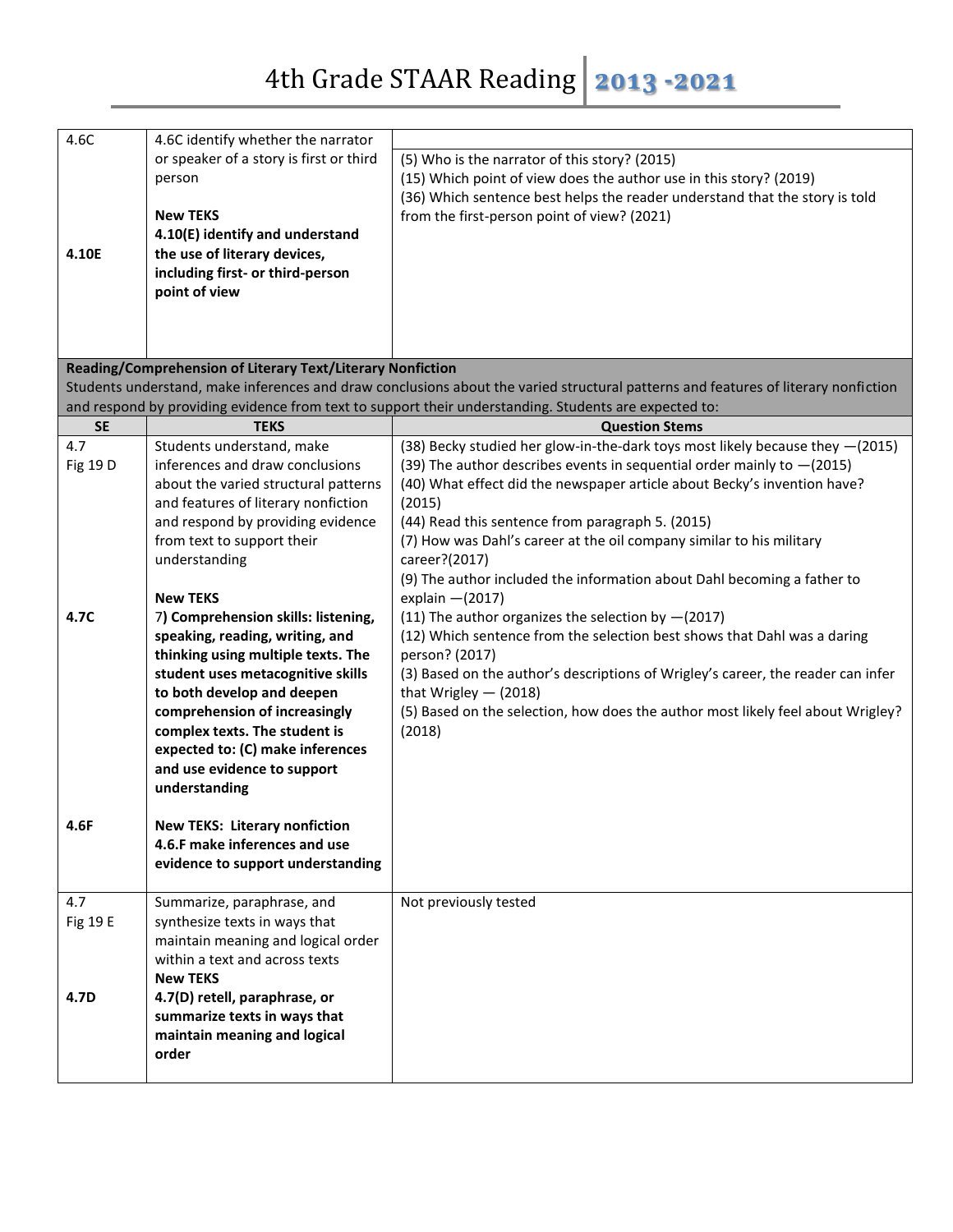| 4.7A<br><b>Removed</b>  | identify similarities and differences<br>between the events and<br>characters' experiences in a<br>fictional work and the actual<br>events and experiences described<br>in an author's biography or<br>autobiography                                                                                                                                                                                                                                                                                                                          | Not previously tested                                                                                                                                                                                                                                                                                                                                                                                                                                                                                                                                                                                                                                                                                                                                                                                                                                                                                                                                                                             |
|-------------------------|-----------------------------------------------------------------------------------------------------------------------------------------------------------------------------------------------------------------------------------------------------------------------------------------------------------------------------------------------------------------------------------------------------------------------------------------------------------------------------------------------------------------------------------------------|---------------------------------------------------------------------------------------------------------------------------------------------------------------------------------------------------------------------------------------------------------------------------------------------------------------------------------------------------------------------------------------------------------------------------------------------------------------------------------------------------------------------------------------------------------------------------------------------------------------------------------------------------------------------------------------------------------------------------------------------------------------------------------------------------------------------------------------------------------------------------------------------------------------------------------------------------------------------------------------------------|
|                         | Reading/Comprehension of Literary Text/Sensory Language.                                                                                                                                                                                                                                                                                                                                                                                                                                                                                      | Students understand, make inferences and draw conclusions about how an author's sensory language creates imagery in literary                                                                                                                                                                                                                                                                                                                                                                                                                                                                                                                                                                                                                                                                                                                                                                                                                                                                      |
|                         |                                                                                                                                                                                                                                                                                                                                                                                                                                                                                                                                               | text and provide evidence from text to support their understanding. Students are expected to:                                                                                                                                                                                                                                                                                                                                                                                                                                                                                                                                                                                                                                                                                                                                                                                                                                                                                                     |
| <b>SE</b>               | <b>TEKS</b>                                                                                                                                                                                                                                                                                                                                                                                                                                                                                                                                   | <b>Question Stems</b>                                                                                                                                                                                                                                                                                                                                                                                                                                                                                                                                                                                                                                                                                                                                                                                                                                                                                                                                                                             |
|                         | Students understand, make                                                                                                                                                                                                                                                                                                                                                                                                                                                                                                                     |                                                                                                                                                                                                                                                                                                                                                                                                                                                                                                                                                                                                                                                                                                                                                                                                                                                                                                                                                                                                   |
| 4.8<br>Fig 19 D<br>4.7C | inferences and draw conclusions<br>about how an author's sensory<br>language creates imagery in literary<br>text and provide evidence from text<br>to support their understanding<br><b>New TEKS</b><br>7) Comprehension skills: listening,<br>speaking, reading, writing, and<br>thinking using multiple texts. The<br>student uses metacognitive skills<br>to both develop and deepen<br>comprehension of increasingly<br>complex texts. The student is<br>expected to: (C) make inferences<br>and use evidence to support<br>understanding | (14) In paragraph 13, "a nightlight offering comfort from a bad dream" means<br>that the light makes the boys feel -(2013)<br>(27) Which line from the poem best helps the reader picture the speaker's<br>sandcastle? (2015)<br>(6) The author includes sensory language and vivid details in paragraph 15 to<br>illustrate how $-(2017)$<br>(27) How is line 21 important to the poem? (2017)<br>(2) Read this sentence from paragraph 2.<br>In fact, it's difficult to imagine a world today without grocery store check-out<br>counters lined with colorful packages of minty or fruit-flavored gum.<br>The description in this sentence helps the reader understand that -<br>(26) Read lines 5 through 9 of the poem.<br>Air smells like roses<br>sometimes,<br>or fresh-cut grass;<br>gasoline or rain or skunk.<br>Why does the poet include descriptive language in these lines?<br>(25) The imagery in the third stanza (lines 9-12) most appeals to the reader's<br>sense of $-(2019)$ |
| 4.8 A<br>4.10D          | Identify the author's use of similes<br>and metaphors to produce imagery<br><b>New TEKS</b><br>4.10(D) describe how the author's<br>use of imagery, literal and<br>figurative language such as simile<br>and metaphor, and sound devices<br>such as alliteration and assonance<br>achieves specific purposes                                                                                                                                                                                                                                  | (34) The author included the simile in paragraph 13 to suggest that Pacy's<br>school vacations - (2016)<br>(37) Read these sentences from paragraph 5.<br>Whenever people passed us, they smiled and I didn't blame them. We looked<br>ridiculous, like plastic birds in a flock of flying ducks.<br>Pacy's comparison of the sisters to plastic birds suggests that she thinks -<br>(2016)<br>(16) In paragraph 1, the author uses the phrases "wiped the sweat from his<br>brow" and "felt like he had been digging for hours" to suggest that Max -<br>(2019)<br>(30) In line 2, "like a fat brown thread" suggests that the river $-$ (2021)                                                                                                                                                                                                                                                                                                                                                  |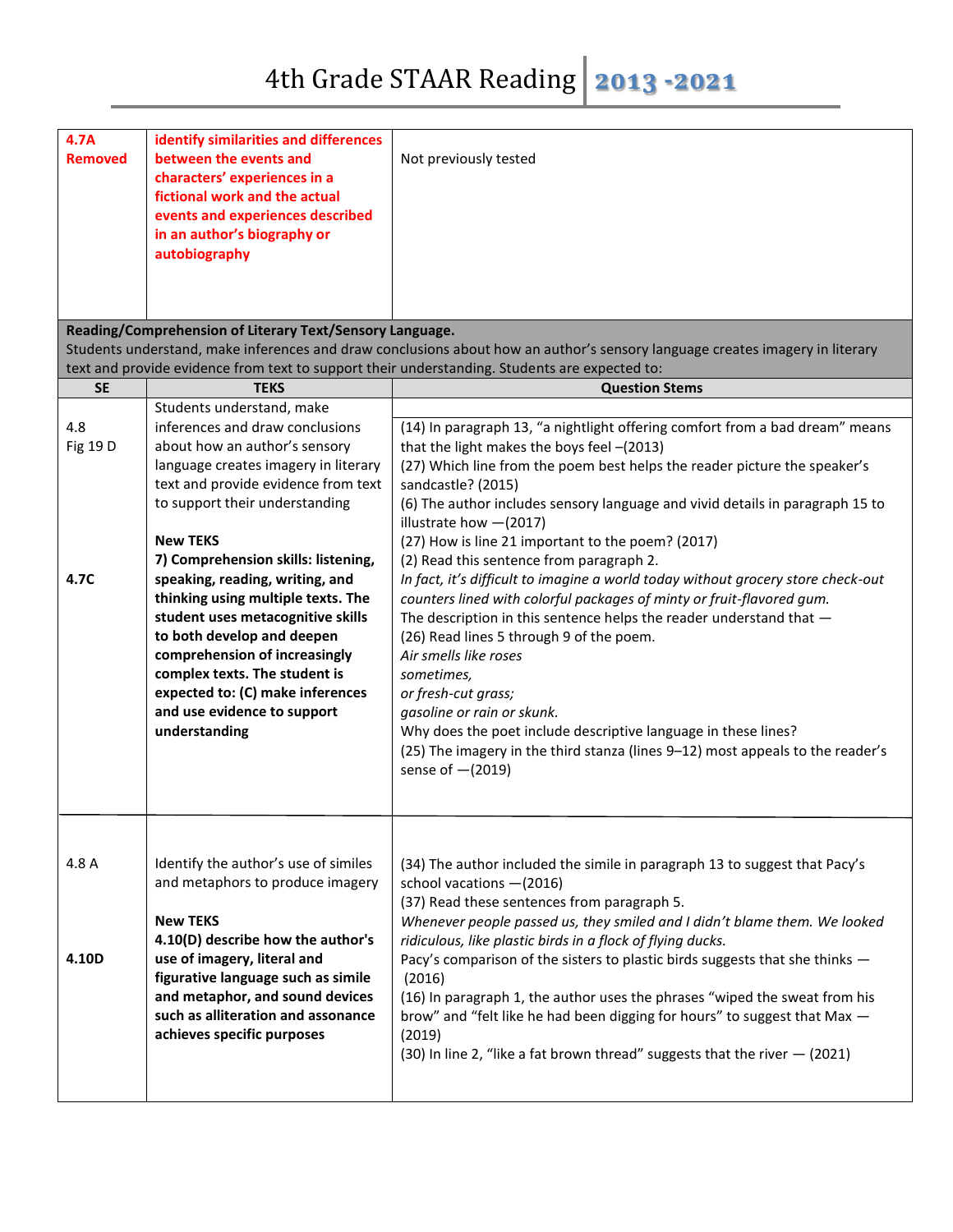|                                                                                                                             | Reading/Comprehension of Informational Text/Culture and History                                       |                                                                                                                              |  |
|-----------------------------------------------------------------------------------------------------------------------------|-------------------------------------------------------------------------------------------------------|------------------------------------------------------------------------------------------------------------------------------|--|
| Students analyze, make inferences and draw conclusions about the author's purpose in cultural, historical, and contemporary |                                                                                                       |                                                                                                                              |  |
|                                                                                                                             | contexts and provide evidence from the text to support their understanding. Students are expected to: |                                                                                                                              |  |
| <b>SE</b>                                                                                                                   | TEKS                                                                                                  | <b>Question Stems</b>                                                                                                        |  |
| 4.10                                                                                                                        | Students analyze, make inferences                                                                     | (24) The author wrote this selection most likely to -(2013)                                                                  |  |
| Fig 19 D                                                                                                                    | and draw conclusions about the                                                                        | (31) The purpose of this selection is to $-(2013)$                                                                           |  |
|                                                                                                                             | author's purpose in cultural,                                                                         | (12) The purpose of this selection is mainly to $-(2014)$                                                                    |  |
|                                                                                                                             | historical, and contemporary                                                                          | (33) Read the following sentence from paragraph 6. (2014)                                                                    |  |
|                                                                                                                             | contexts and provide evidence from                                                                    | One of these programs is managed by people in Africa who once received bags                                                  |  |
|                                                                                                                             | the text to support their                                                                             | from Wignall!                                                                                                                |  |
|                                                                                                                             | understanding                                                                                         | The author includes this sentence most likely to $-$                                                                         |  |
|                                                                                                                             |                                                                                                       | (18) Why does the author include the information in paragraph 1? (2015)                                                      |  |
|                                                                                                                             | <b>New TEKS</b>                                                                                       | (32) The author wrote this selection mainly to $-(2015)$                                                                     |  |
| 4.7C                                                                                                                        | 7) Comprehension skills: listening,                                                                   | (2) The main purpose of this selection is to $-(2016)$                                                                       |  |
|                                                                                                                             | speaking, reading, writing, and                                                                       | (2016) (2016) Why did the author include the information in paragraph 4? (2016)                                              |  |
|                                                                                                                             | thinking using multiple texts. The                                                                    | (14) The author wrote this article most likely to $-(2017)$                                                                  |  |
|                                                                                                                             | student uses metacognitive skills                                                                     | (19) The author included paragraph 4 of the selection to $-(2017)$                                                           |  |
|                                                                                                                             | to both develop and deepen                                                                            | (33) The author includes paragraph 6 most likely to $-(2017)$                                                                |  |
|                                                                                                                             | comprehension of increasingly                                                                         | (13) The author includes paragraph 2 in the selection most likely to $-(2018)$                                               |  |
|                                                                                                                             | complex texts. The student is                                                                         | (17) The author's purpose for including paragraph 5 in the article most likely is                                            |  |
|                                                                                                                             | expected to: (C) make inferences<br>and use evidence to support                                       | to $-(2018)$                                                                                                                 |  |
|                                                                                                                             | understanding                                                                                         | (35) The author wrote this selection mainly to $-(2018)$<br>(19) The author wrote this selection most likely to $-$ (2019)   |  |
|                                                                                                                             |                                                                                                       |                                                                                                                              |  |
| 4.6F                                                                                                                        | 4.6(F) make inferences and use                                                                        |                                                                                                                              |  |
|                                                                                                                             | evidence to support understanding                                                                     |                                                                                                                              |  |
|                                                                                                                             |                                                                                                       |                                                                                                                              |  |
|                                                                                                                             |                                                                                                       |                                                                                                                              |  |
|                                                                                                                             |                                                                                                       |                                                                                                                              |  |
| 4.10A                                                                                                                       | Draw conclusions from the                                                                             | (7) The author includes questions at the end of paragraph 6 most likely -                                                    |  |
|                                                                                                                             | information presented by an author                                                                    | (2021)                                                                                                                       |  |
|                                                                                                                             | and evaluate how well the author's                                                                    | (16) The most likely reason that the author provides the information in                                                      |  |
|                                                                                                                             | purpose was achieved                                                                                  | paragraph 1 of the article "The Broken-Crayon Solution" is - (2021)                                                          |  |
|                                                                                                                             |                                                                                                       | (22) What is the most likely reason that the author includes the information in                                              |  |
| 4.10A                                                                                                                       | <b>New TEKS</b>                                                                                       | paragraph 8 of the selection "Bouncing Around"? (2021)                                                                       |  |
|                                                                                                                             | 4.10(A) explain the author's                                                                          |                                                                                                                              |  |
|                                                                                                                             | purpose and message within a text                                                                     |                                                                                                                              |  |
|                                                                                                                             | Reading/Comprehension of Informational Text/Expository Text.                                          |                                                                                                                              |  |
|                                                                                                                             |                                                                                                       | Students analyze, make inferences and draw conclusions about expository text and provide evidence from text to support their |  |
|                                                                                                                             | understanding. Students are expected to:                                                              |                                                                                                                              |  |
| <b>SE</b>                                                                                                                   | <b>TEKS</b>                                                                                           | <b>Question Stems</b>                                                                                                        |  |
| 4.11                                                                                                                        | Students analyze, make inferences                                                                     | (9) Which sentence from the article supports the idea that early frozen desserts                                             |  |
| Fig 19 D                                                                                                                    | and draw conclusions about                                                                            | required great effort to make? (2013)                                                                                        |  |
|                                                                                                                             | expository text and provide                                                                           | (10) How were Harry Burt and the man who created the ice-cream cone                                                          |  |
|                                                                                                                             | evidence from text to support their                                                                   | similar? (2013)                                                                                                              |  |
|                                                                                                                             | understanding.                                                                                        | (26) Clucas's observations contribute to the understanding of why squirrels use                                              |  |
|                                                                                                                             |                                                                                                       | snakeskin by $-$ (2013)                                                                                                      |  |
|                                                                                                                             | <b>New TEKS</b>                                                                                       | (30) The fact that octopuses sometimes move coconut shells from one place to                                                 |  |
| 4.7C                                                                                                                        | 7) Comprehension skills: listening,                                                                   | another is important because it suggests that octopuses -(2013)                                                              |  |
|                                                                                                                             | speaking, reading, writing, and                                                                       | (10) What does Narins's study of frog calls suggest about frogs? (2014)                                                      |  |
|                                                                                                                             | thinking using multiple texts. The                                                                    |                                                                                                                              |  |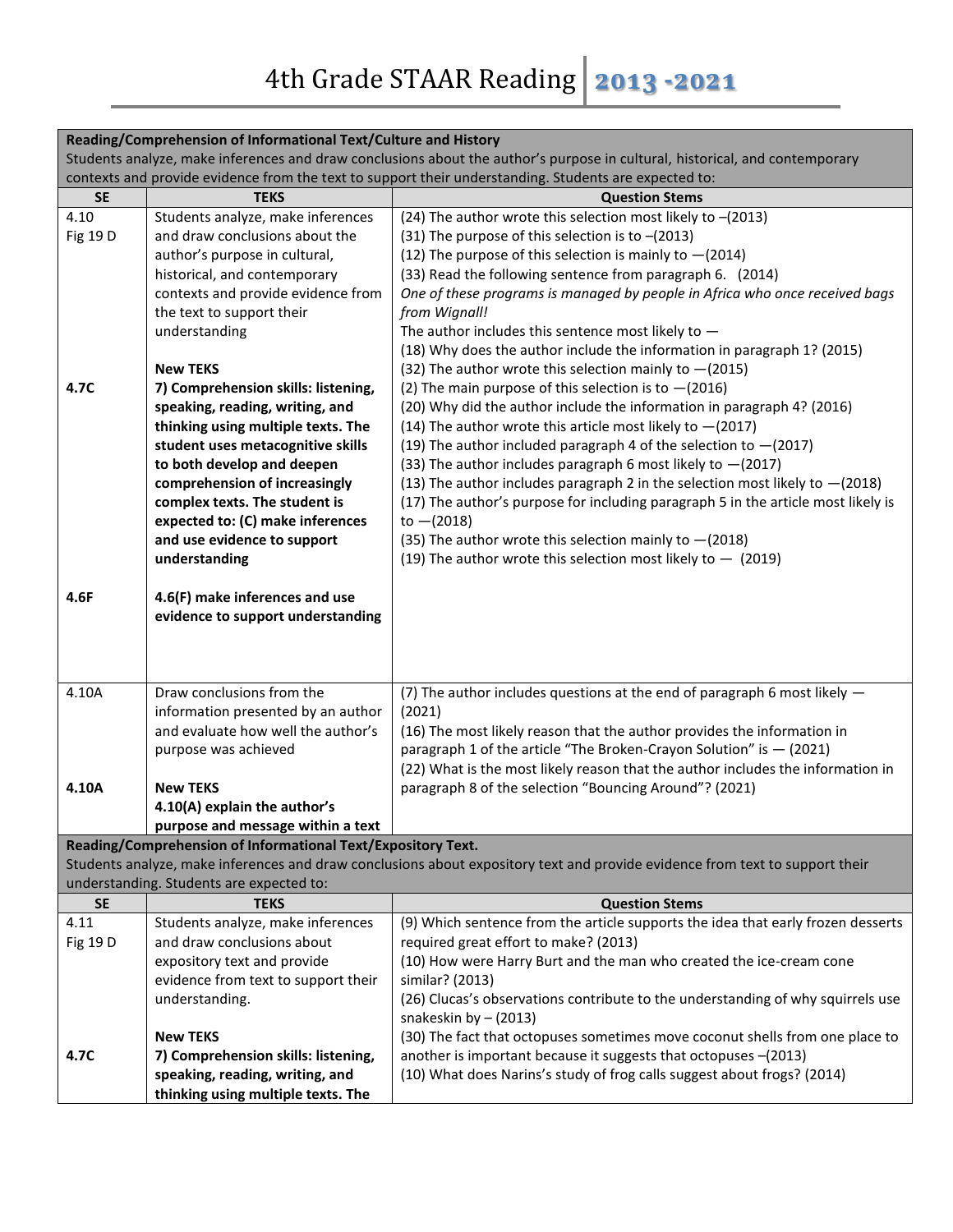|      | student uses metacognitive skills | (26) The attendance at Whaley's first soccer camp suggests that members of                        |
|------|-----------------------------------|---------------------------------------------------------------------------------------------------|
|      | to both develop and deepen        | the community were $-(2014)$                                                                      |
|      | comprehension of increasingly     | (28) Which sentence from the article shows that developing soccer skills isn't                    |
|      | complex texts. The student is     | the only focus of Kicking4Hunger camps? (2014)                                                    |
|      | expected to: (C) make inferences  | (32) Which sentence from the selection shows that Wignall's project has                           |
|      | and use evidence to support       | expanded over the years? (2014)                                                                   |
|      | understanding                     | (14) Which sentence from the selection best shows that pets are welcome at                        |
|      |                                   | Barkitecture events? (2015)                                                                       |
| 4.6F | 4.6(F) make inferences and use    | (17) Based on the descriptions of Barkitecture doghouses in the selection, what                   |
|      | evidence to support understanding | can the reader conclude about the people who build them? (2015)                                   |
|      |                                   | (23) Based on the selection, what is unusual about the hawks' nest? (2015)                        |
|      |                                   | (7) One of the main goals of the Puppy Bowl is to $-(2016)$                                       |
|      |                                   | (18) What was the main reason Dylan's book was a success? (2016)                                  |
|      |                                   | (22) Which detail from the article suggests that many people want to help                         |
|      |                                   | Jonah? (2016)                                                                                     |
|      |                                   | (23) The reader can infer that people with busy schedules can still help Fruit                    |
|      |                                   | For All by $-(2016)$                                                                              |
|      |                                   | (25) Which information on the Fruit For All website would be most useful to                       |
|      |                                   | someone who wants to help but lives far away from Zach's community? (2016)                        |
|      |                                   | (18) The reader can conclude that McDermott most likely -(2017)                                   |
|      |                                   | (19) What problem would most likely occur if there were too few honeybees?                        |
|      |                                   | (2018)                                                                                            |
|      |                                   | (32) Read this sentence from paragraph 4.                                                         |
|      |                                   | With these ideas in mind, Bol and Brooks came up with a plan to build more                        |
|      |                                   | than 2,500 Little Free Libraries around the world.                                                |
|      |                                   | Based on information in the selection, how do Brooks and Bol most likely feel                     |
|      |                                   | about the results of their plan? (2018)                                                           |
|      |                                   | (9) Read this sentence from paragraph 2.                                                          |
|      |                                   | To make marbles, people used items that could roll such as nuts, fruit pits, or                   |
|      |                                   | round pebbles.                                                                                    |
|      |                                   | Based on information in this sentence, the reader can conclude that early                         |
|      |                                   | marbles were $-$ (2019)                                                                           |
|      |                                   | (33) Based on the selection, the reader can conclude that acorns - (2019)                         |
|      |                                   | (5) Which sentence from the selection supports the idea that elephant herds                       |
|      |                                   | try to guard themselves from danger? (2021)                                                       |
|      |                                   | (6) Based on information in paragraph 4, what can the reader infer about                          |
|      |                                   |                                                                                                   |
|      |                                   | elephants? (2021)<br>(15) What can the reader tell about the article "The Broken-Crayon Solution" |
|      |                                   |                                                                                                   |
|      |                                   | based on its title? (2021)                                                                        |
|      |                                   | (17) Which sentence from the article "The Broken-Crayon Solution" best                            |
|      |                                   | supports the conclusion that Cassidy's product was profitable? (2021)                             |
|      |                                   | (18) Which sentence from the article "The Broken-Crayon Solution" supports                        |
|      |                                   | the idea that the author likes Cassidy's crayon holder? (2021)                                    |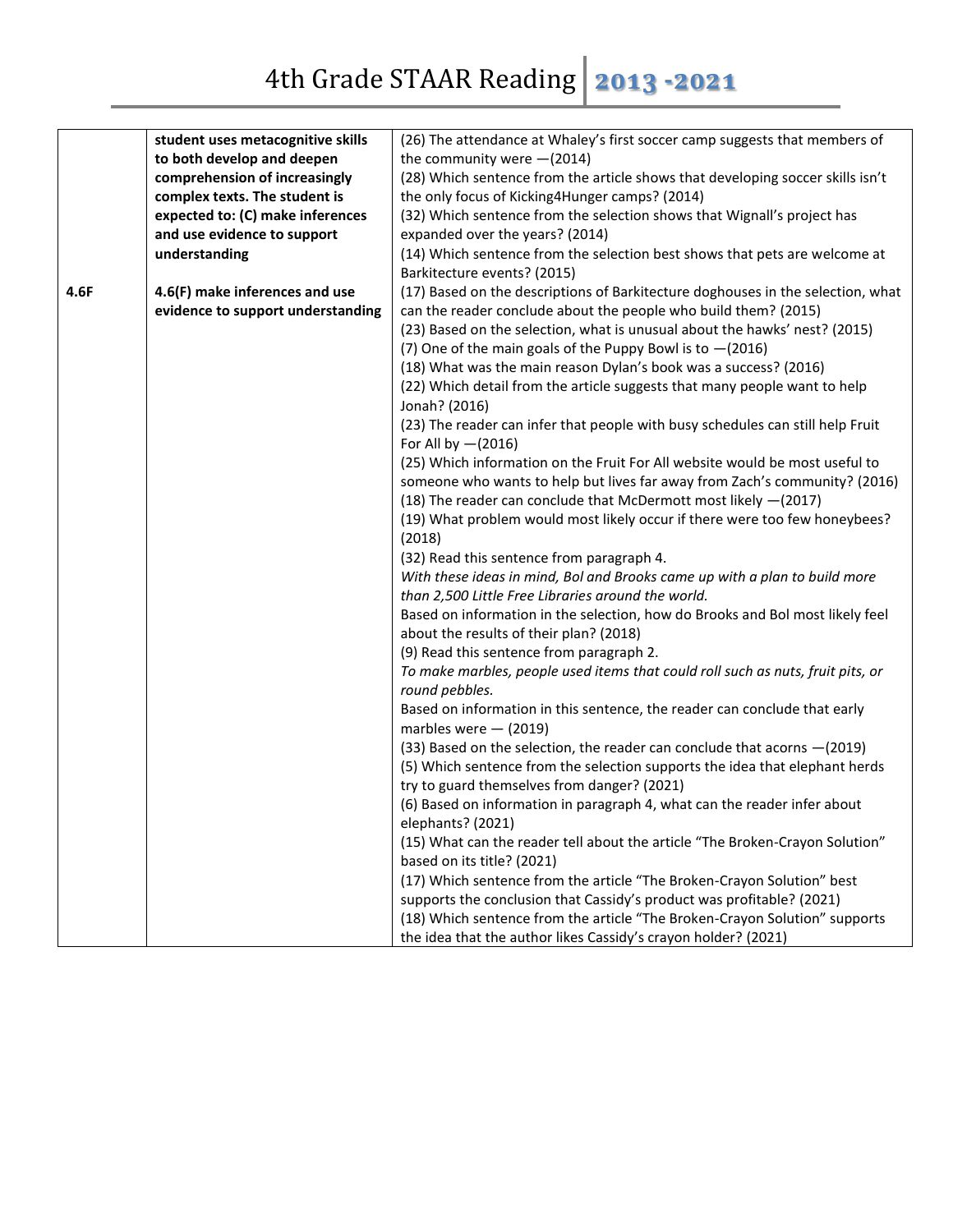## 4th Grade STAAR Reading **2013 -2021**

| 4.11            | summarize information in text,       |                                                                                  |
|-----------------|--------------------------------------|----------------------------------------------------------------------------------|
| <b>Fig 19 E</b> | maintaining meaning and logical      | (8) Which of these is the best summary of the article? (2013)                    |
|                 | order                                | (28) Which of these is the best summary of the selection? (2013)                 |
|                 |                                      |                                                                                  |
|                 |                                      | (34) Which of these is the best summary of the selection? (2014)                 |
|                 | <b>New TEKS</b>                      | (24) What is the best summary of the selection? (2015)                           |
|                 | 4.7(D) retell, paraphrase, or        | (9) What is the best summary of the selection? (2016)                            |
| 4.7D            | summarize texts in ways that         | (16) What is the best summary of the article? (2016)                             |
|                 | maintain meaning and logical         | (36) What is the best summary of the selection? (2018)                           |
|                 | order                                | (34) What is the best summary of the selection? (2019)                           |
| 4.11 A          | Summarize the main idea and          | (2) What problem did people experience when ice cream was first made in          |
|                 | supporting details in text in ways   | America? (2013)                                                                  |
|                 | that maintain meaning                | (25) Paragraphs 2 through 4 are mainly about - (2013)                            |
|                 |                                      | (15) Which of the following is the best summary of the section "Singing with     |
|                 |                                      | Purpose"? (2014)                                                                 |
|                 | <b>New TEKS</b>                      | (16) Read the diagram. Which of these best completes the diagram? (2014)         |
| 4.7D            | 4.7(D) retell, paraphrase, or        | (17) Having a loud call benefits frogs by $-$ (2014)                             |
|                 | summarize texts in ways that         | (27) According to the article, what is one way Whaley achieves his goal of       |
|                 | maintain meaning and logical         | providing soccer instruction to children? (2014)                                 |
|                 | order                                | (29) What was one benefit of Whaley winning the Readers' Choice Hero of the      |
| 4.9D            | 4.9(D) recognize characteristics     | Year? (2014)                                                                     |
|                 | and structures of informational      | (31) Paragraph 4 is important to the selection because it provides information   |
|                 | text, including:                     | about how the Care Bags project $-(2014)$                                        |
|                 | (i) the central idea with supporting | (11) According to the selection, the main goal of a Barkitecture event is to $-$ |
|                 | evidence                             | (2015)                                                                           |
|                 |                                      | (13) What do the details in paragraph 6 explain about Barkitecture events?       |
|                 |                                      | (2015)                                                                           |
|                 |                                      | (19) The selection "Prince of Central Park" is mostly about -(2015)              |
|                 |                                      | (33) According to the selection, a paintbrush can be used when building a        |
|                 |                                      | sandcastle in order to $-(2015)$                                                 |
|                 |                                      | (1) Which detail from the selection supports the idea that people enjoy          |
|                 |                                      | watching the Puppy Bowl? (2016)                                                  |
|                 |                                      | (4) What do all the Puppy Bowl participants have in common? (2016)               |
|                 |                                      | (19) Dylan and Jonah use the phrase "so chocolate bar" to describe-(2016)        |
|                 |                                      | (21) What is the best summary of paragraphs 1 through 3? (2016)                  |
|                 |                                      | (26) One problem Zach faced after he started Fruit For All was -(2016)           |
|                 |                                      | (13) What prevented Ricochet from becoming a service animal? (2017)              |
|                 |                                      | (20) What is the main idea of the selection? (2017)                              |
|                 |                                      | (20) What is the best summary of the section titled "How Humans Can Help"?       |
|                 |                                      | (2018)                                                                           |
|                 |                                      | (10) Paragraphs 5 and 6 are mainly about how -(2019)                             |
|                 |                                      | (20) Paragraphs 2 and 3 are mainly about -(2019)                                 |
|                 |                                      | (21) What is the best summary of the selection "Bouncing Around"? (2021)         |
|                 |                                      |                                                                                  |
|                 | Distinguish fact from opinion in a   |                                                                                  |
| 4.11B           | text and explain how to verify       | (12) Which sentence from the selection presents an opinion? (2015)               |
| <b>Removed</b>  | what is a fact (This student         | (3) Which sentence from the selection expresses the author's opinion? (2016)     |
|                 | expectation is addressed in second   | (32) Which sentence from the selection expresses an opinion? (2017)              |
|                 | and third grade.)                    | (15) Which sentence from the selection expresses an opinion? (2018)              |
|                 |                                      | (7) Which sentence from the selection is an opinion? (2019)                      |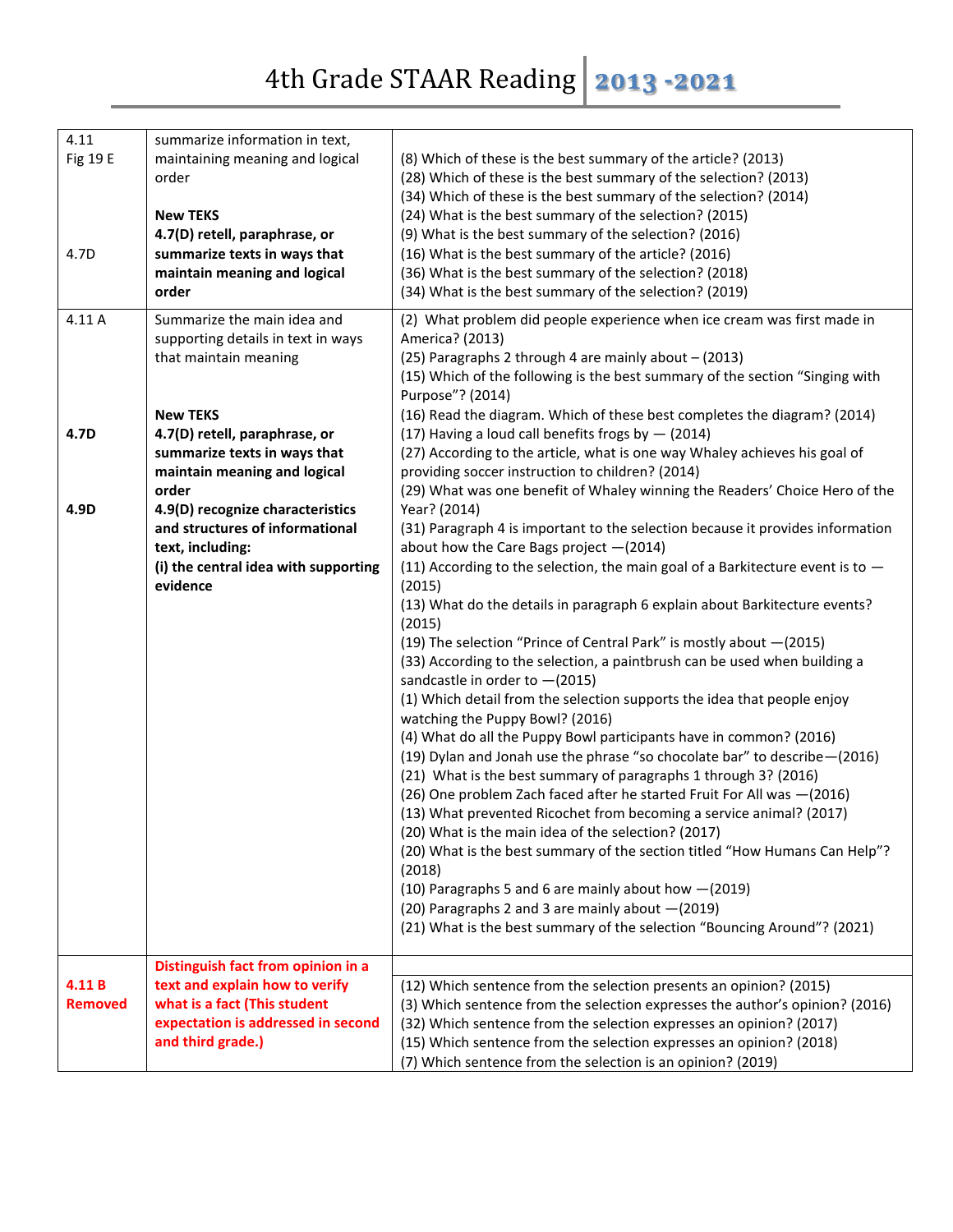| 4.11 C<br>4.9Diii | Describe explicit and implicit<br>relationships among ideas in texts<br>organized by cause-and-effect,<br>sequence, or comparison<br><b>New TEKS</b><br>4.9(D) recognize characteristics<br>and structures of informational<br>text, including:<br>(iii) organizational patterns such as<br>compare and contrast                                                         | (6) Harry Burt put his ice-cream on a stick - (2013)<br>(7) The author organizes this article by $-$ (2013)<br>(13) Read the diagram below. Which of the following belongs in the empty<br>box? (2014)<br>(20) Look at the diagram below.<br>Effect<br>Cause<br>People who lived in<br>the apartment building<br>?<br>complained about the<br>hawks' nest.<br>Which sentence best completes the diagram? (2015)<br>(25) After the hawks rebuilt their nest, fewer people complained most likely<br>because $-(2015)$<br>(30) According to information in "Building a Better Sandcastle," a tall<br>sandcastle tower might fall if $-(2015)$<br>(6) The author organizes the information in paragraph 3 by $-(2016)$<br>(35) Which sentence from the selection explains why artists first created papel<br>picado? (2017)<br>(14) According to the selection, why are bats having difficulty finding homes?<br>(2018)<br>(18) What happens when the land where bees live is turned into farmland?<br>(2018)<br>(34) Read the diagram.<br><b>CAUSE</b><br><b>EFFECT</b><br>Bol builds the first<br>Little Free Library.<br>Which sentence best completes the diagram? (2018)<br>(18) What happened as a result of someone finding a bottle that had been<br>released by students in Hawaii in 2007? (2019)<br>(35) Which statement best describes how baby acorn weevils know that it is<br>time to leave their acorn homes? (2019) |
|-------------------|--------------------------------------------------------------------------------------------------------------------------------------------------------------------------------------------------------------------------------------------------------------------------------------------------------------------------------------------------------------------------|-----------------------------------------------------------------------------------------------------------------------------------------------------------------------------------------------------------------------------------------------------------------------------------------------------------------------------------------------------------------------------------------------------------------------------------------------------------------------------------------------------------------------------------------------------------------------------------------------------------------------------------------------------------------------------------------------------------------------------------------------------------------------------------------------------------------------------------------------------------------------------------------------------------------------------------------------------------------------------------------------------------------------------------------------------------------------------------------------------------------------------------------------------------------------------------------------------------------------------------------------------------------------------------------------------------------------------------------------------------------------------------------------------------------------------------|
|                   |                                                                                                                                                                                                                                                                                                                                                                          |                                                                                                                                                                                                                                                                                                                                                                                                                                                                                                                                                                                                                                                                                                                                                                                                                                                                                                                                                                                                                                                                                                                                                                                                                                                                                                                                                                                                                                   |
| 4.11 D<br>4.9Dii  | Use multiple text features (e.g.,<br>guide words, topic and concluding<br>sentences) to gain an overview of<br>the contents of text and to locate<br>information<br><b>New TEKS</b><br>4.9(D) recognize characteristics<br>and structures of informational<br>text, including:<br>(ii) features such as pronunciation<br>guides and diagrams to support<br>understanding | (9) In which part of the selection can the reader find information about the<br>patterns of frog songs? (2014)<br>(22) Which section explains why Pale Male was permitted to rebuild his nest on<br>the side of the apartment building? (2015)<br>(8) Which section of the selection contains information about how<br>veterinarians help with the Puppy Bowl? (2016)<br>(15) What information is included in the section titled "A Talented Fund-<br>Raiser"? (2017)<br>(36) In which section would the reader find information about occasions where<br>papel picado is often displayed? (2017)<br>(16) Which section from the selection describes ways that bats can help<br>people? (2018)<br>(12) In which part of the selection would the reader find information about the<br>history of marbles? (2019)<br>(4) How do the subheadings provide an overview of the selection? (2021)                                                                                                                                                                                                                                                                                                                                                                                                                                                                                                                                        |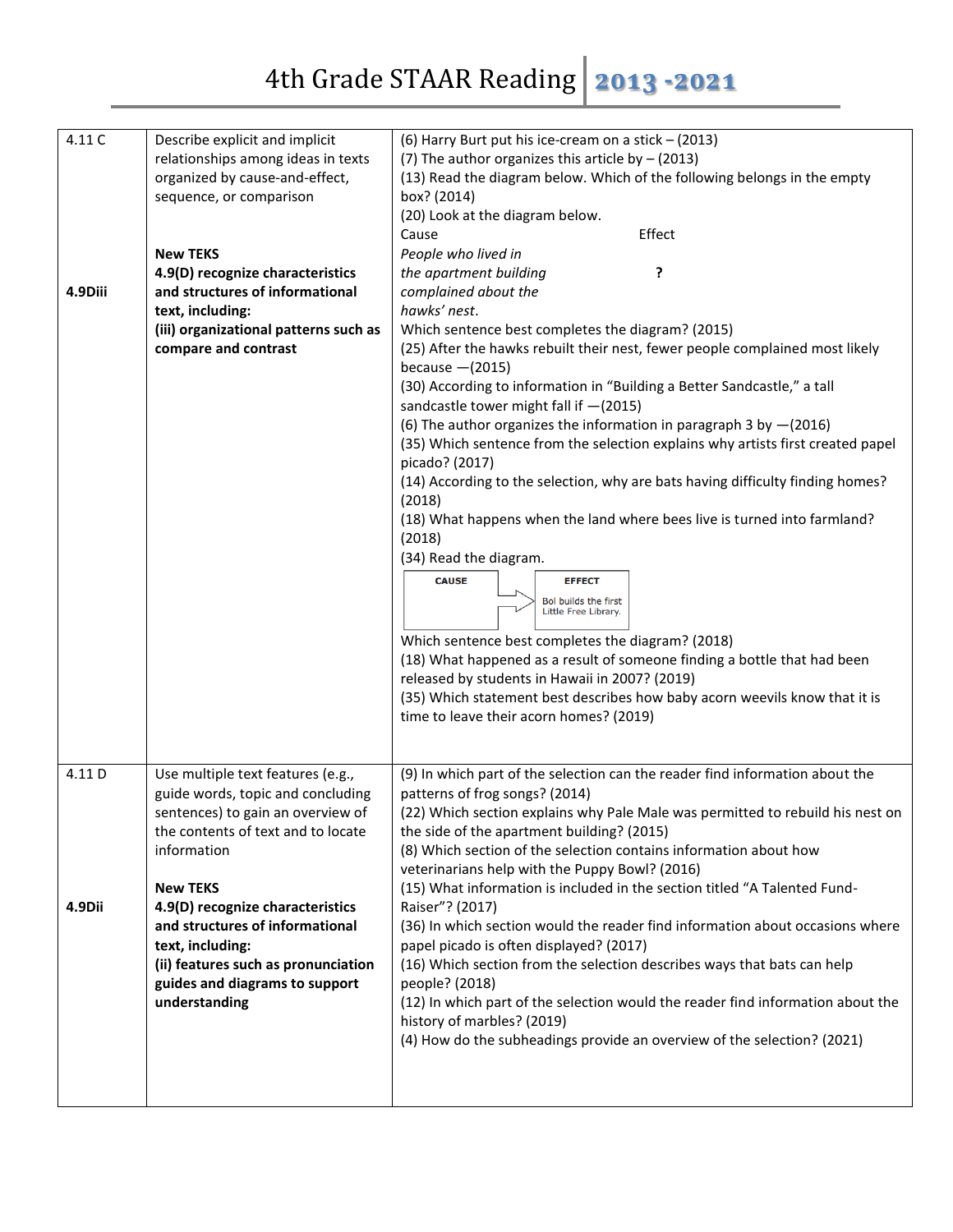| Reading/Comprehension of Informational Text/Procedural Text.                                                                                                                                                                                                                    |                                                                                                                                                                                                                                                                                                        |                                                                                                                                                                                                                                                                                                                                                                                                                                                                                                                                                                                                                                                                                                                                                                                                                                      |  |  |
|---------------------------------------------------------------------------------------------------------------------------------------------------------------------------------------------------------------------------------------------------------------------------------|--------------------------------------------------------------------------------------------------------------------------------------------------------------------------------------------------------------------------------------------------------------------------------------------------------|--------------------------------------------------------------------------------------------------------------------------------------------------------------------------------------------------------------------------------------------------------------------------------------------------------------------------------------------------------------------------------------------------------------------------------------------------------------------------------------------------------------------------------------------------------------------------------------------------------------------------------------------------------------------------------------------------------------------------------------------------------------------------------------------------------------------------------------|--|--|
| Students understand how to glean and use information in procedural texts and documents.                                                                                                                                                                                         |                                                                                                                                                                                                                                                                                                        |                                                                                                                                                                                                                                                                                                                                                                                                                                                                                                                                                                                                                                                                                                                                                                                                                                      |  |  |
| <b>SE</b>                                                                                                                                                                                                                                                                       | <b>TEKS</b>                                                                                                                                                                                                                                                                                            | <b>Question Stems</b>                                                                                                                                                                                                                                                                                                                                                                                                                                                                                                                                                                                                                                                                                                                                                                                                                |  |  |
| 4.13<br>Fig 19 D                                                                                                                                                                                                                                                                | Students understand how to glean<br>and use information in procedural<br>texts and documents<br><b>New TEKS</b><br>4.6.F make inferences and use<br>evidence to support understanding                                                                                                                  | (32) Which of these best supports the title of the article? (2013)<br>(4) What is the most likely reason that the recipe was included with the article?<br>(2013)                                                                                                                                                                                                                                                                                                                                                                                                                                                                                                                                                                                                                                                                    |  |  |
| 4.13A<br>Removed                                                                                                                                                                                                                                                                | Reading/Comprehension of<br>Informational Text/Procedural Text.<br>Students understand how to glean<br>and use information in procedural<br>texts and documents. Students are<br>expected to: determine the<br>sequence of activities needed to<br>carry out a procedure (e.g.,<br>following a recipe) | (34) Picado," what should a person do just before unfolding the paper? (2017)                                                                                                                                                                                                                                                                                                                                                                                                                                                                                                                                                                                                                                                                                                                                                        |  |  |
|                                                                                                                                                                                                                                                                                 | Reading/Comprehension of Informational Text/Procedural Text.                                                                                                                                                                                                                                           |                                                                                                                                                                                                                                                                                                                                                                                                                                                                                                                                                                                                                                                                                                                                                                                                                                      |  |  |
|                                                                                                                                                                                                                                                                                 | Students understand how to glen and use information in procedural texts and documents.                                                                                                                                                                                                                 |                                                                                                                                                                                                                                                                                                                                                                                                                                                                                                                                                                                                                                                                                                                                                                                                                                      |  |  |
| <b>SE</b>                                                                                                                                                                                                                                                                       | <b>TEKS</b>                                                                                                                                                                                                                                                                                            | <b>Question Stems</b>                                                                                                                                                                                                                                                                                                                                                                                                                                                                                                                                                                                                                                                                                                                                                                                                                |  |  |
| 4.13B<br>4.10C                                                                                                                                                                                                                                                                  | explain factual information<br>presented graphically (e.g., charts,<br>diagrams, graphs, illustrations)<br><b>New TEKS</b><br>4.10(C) analyze the author's use<br>of print and graphic features to<br>achieve specific purposes                                                                        | (3) Based on information in the selection, what is the most likely reason the<br>author includes the photograph of the baby elephant standing close to its<br>mother? (2021)<br>(20) What is the most likely reason the author included the photographs in the<br>selection "Bouncing Around"? (2021)                                                                                                                                                                                                                                                                                                                                                                                                                                                                                                                                |  |  |
| Reading/Media Literacy.                                                                                                                                                                                                                                                         |                                                                                                                                                                                                                                                                                                        |                                                                                                                                                                                                                                                                                                                                                                                                                                                                                                                                                                                                                                                                                                                                                                                                                                      |  |  |
| Students use comprehension skills to analyze how words, images, graphics, and sounds work together in various forms to impact<br>meaning. Students will continue to apply earlier standards with greater depth in increasingly more complex texts. Students are<br>expected to: |                                                                                                                                                                                                                                                                                                        |                                                                                                                                                                                                                                                                                                                                                                                                                                                                                                                                                                                                                                                                                                                                                                                                                                      |  |  |
| <b>SE</b>                                                                                                                                                                                                                                                                       | <b>TEKS</b>                                                                                                                                                                                                                                                                                            | <b>Question Stems</b>                                                                                                                                                                                                                                                                                                                                                                                                                                                                                                                                                                                                                                                                                                                                                                                                                |  |  |
| 4.14<br><b>Fig 19 D</b><br>Removed                                                                                                                                                                                                                                              | Students use comprehension skills<br>to analyze how words, images,<br>graphics, and sounds work together<br>in various forms to impact meaning.<br>Students will continue to apply<br>earlier standards with greater<br>depth in increasingly more complex<br>texts                                    | (5) The photograph of people around the ice-cream maker suggests that -<br>(2013)<br>(32) The photograph is included with the selection most likely to $-(2013)$<br>(11) Which idea from the selection does the first photograph support? (2014)<br>(15) What is the most likely reason the author included the photographs with<br>the selection? (2015)<br>(43) The photograph included with the selection shows $-$ (2015)<br>(10) The photographs of two of Dahl's books after paragraph 3 are included<br>most likely to $-$ (2017)<br>(31) The photograph under paragraph 1 suggests that -(2017)<br>(33) The photograph and caption above paragraph 8 are included in the<br>selection to show $-$ (2018)<br>(11) Which sentence in the selection is best supported by the photographs<br>between paragraphs 9 and 10? (2019) |  |  |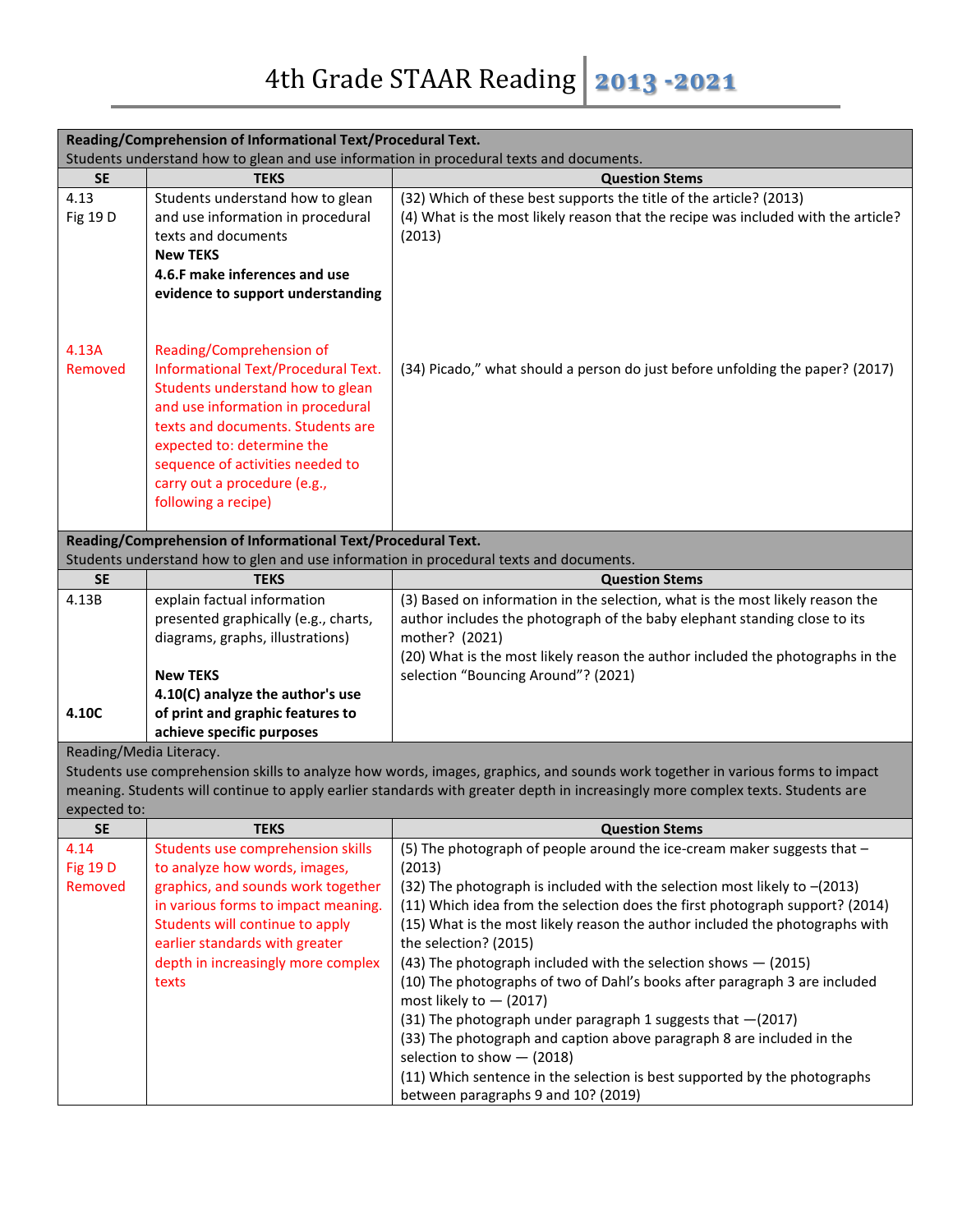|                                                                                                                                                                                                                                                                                                                                               |                                                                                    | (32) Which fact in the selection is best supported by the last photograph?<br>(2019)<br>(36) The photograph of the acorn woodpecker and the information in<br>paragraph 6 best support the idea that the woodpecker -(2019) |  |  |
|-----------------------------------------------------------------------------------------------------------------------------------------------------------------------------------------------------------------------------------------------------------------------------------------------------------------------------------------------|------------------------------------------------------------------------------------|-----------------------------------------------------------------------------------------------------------------------------------------------------------------------------------------------------------------------------|--|--|
|                                                                                                                                                                                                                                                                                                                                               |                                                                                    |                                                                                                                                                                                                                             |  |  |
| <b>Reading/Comprehension Skills (Figure 19)</b><br>Reading/Comprehension Skills. Students use a flexible range of metacognitive reading skills in both assigned and independent reading to<br>understand an author's message. Students will continue to apply earlier standards with greater depth in increasingly more complex texts as they |                                                                                    |                                                                                                                                                                                                                             |  |  |
| <b>SE</b>                                                                                                                                                                                                                                                                                                                                     | become self-directed, critical readers. The student is expected to:<br><b>TEKS</b> | <b>Question Stems</b>                                                                                                                                                                                                       |  |  |
| Fig 19 F                                                                                                                                                                                                                                                                                                                                      | Make connections (e.g., thematic                                                   | (33) What is one difference between the types of animal behavior described in                                                                                                                                               |  |  |
|                                                                                                                                                                                                                                                                                                                                               | links, author analysis) between                                                    | the two selections? (2013)                                                                                                                                                                                                  |  |  |
|                                                                                                                                                                                                                                                                                                                                               | literary and informational texts with                                              | (34) One similarity between the two selections is that both discuss animals that                                                                                                                                            |  |  |
|                                                                                                                                                                                                                                                                                                                                               | similar ideas and provide textual                                                  | $-(2013)$                                                                                                                                                                                                                   |  |  |
|                                                                                                                                                                                                                                                                                                                                               | evidence                                                                           | (35) Which of these ideas is found in both selections? (2013)                                                                                                                                                               |  |  |
|                                                                                                                                                                                                                                                                                                                                               |                                                                                    | $(36)$ Both selections suggest that scientists $-$ (2013)                                                                                                                                                                   |  |  |
|                                                                                                                                                                                                                                                                                                                                               | <b>New TEKS</b><br>(6) Comprehension skills: listening,                            | (35) The authors of the two selections probably intend for the reader to learn<br>how $-(2014)$                                                                                                                             |  |  |
| 4.6E                                                                                                                                                                                                                                                                                                                                          | speaking, reading, writing, and                                                    | (36) What is one way that Kicking4Hunger is different from the Care Bags                                                                                                                                                    |  |  |
|                                                                                                                                                                                                                                                                                                                                               | thinking using multiple texts. The                                                 | Foundation? (2014)                                                                                                                                                                                                          |  |  |
|                                                                                                                                                                                                                                                                                                                                               | student uses metacognitive skills                                                  | (37) One way that Whaley and Wignall are alike is that -(2014)                                                                                                                                                              |  |  |
|                                                                                                                                                                                                                                                                                                                                               | to both develop and deepen                                                         | (38) Kicking4Hunger is different from the Care Bags Foundation in that -                                                                                                                                                    |  |  |
|                                                                                                                                                                                                                                                                                                                                               | comprehension of increasingly                                                      | (2014)                                                                                                                                                                                                                      |  |  |
|                                                                                                                                                                                                                                                                                                                                               | complex texts. The student is                                                      | (34) The speaker in the poem and the author of the selection both emphasize                                                                                                                                                 |  |  |
|                                                                                                                                                                                                                                                                                                                                               | expected to: 4.6(E) make                                                           | the importance of $-(2015)$                                                                                                                                                                                                 |  |  |
|                                                                                                                                                                                                                                                                                                                                               | connections to personal                                                            | (35) With which statement would the poet and the author of the selection                                                                                                                                                    |  |  |
|                                                                                                                                                                                                                                                                                                                                               | experiences, ideas in other texts,                                                 | most likely agree? (2015)                                                                                                                                                                                                   |  |  |
|                                                                                                                                                                                                                                                                                                                                               | and society                                                                        | (36) How do "The Sandcastle" and "Building a Better Sandcastle" differ in their<br>description of sandcastles? (2015)                                                                                                       |  |  |
|                                                                                                                                                                                                                                                                                                                                               |                                                                                    | (37) Read line 10 from the poem.                                                                                                                                                                                            |  |  |
|                                                                                                                                                                                                                                                                                                                                               |                                                                                    | Add more water now and then; don't let that sand get dry!                                                                                                                                                                   |  |  |
|                                                                                                                                                                                                                                                                                                                                               |                                                                                    | Which sentence from "Building a Better Sandcastle" suggests that experts                                                                                                                                                    |  |  |
|                                                                                                                                                                                                                                                                                                                                               |                                                                                    | have a similar concern when building sandcastles? (2015)                                                                                                                                                                    |  |  |
|                                                                                                                                                                                                                                                                                                                                               |                                                                                    | (27) Dylan in "A Book for Jonah" and Zach in "Fruit for All" would most likely                                                                                                                                              |  |  |
|                                                                                                                                                                                                                                                                                                                                               |                                                                                    | agree that $-(2016)$                                                                                                                                                                                                        |  |  |
|                                                                                                                                                                                                                                                                                                                                               |                                                                                    | (28) Dylan's plan in "A Book for Jonah" differs from Zach's plan in "Fruit for All"                                                                                                                                         |  |  |
|                                                                                                                                                                                                                                                                                                                                               |                                                                                    | because Dylan's plan involves -(2016)                                                                                                                                                                                       |  |  |
|                                                                                                                                                                                                                                                                                                                                               |                                                                                    | (29) Paragraph 5 of "A Book for Jonah" and paragraph 3 of "Fruit for All" are                                                                                                                                               |  |  |
|                                                                                                                                                                                                                                                                                                                                               |                                                                                    | similar because the paragraphs $-(2016)$                                                                                                                                                                                    |  |  |
|                                                                                                                                                                                                                                                                                                                                               |                                                                                    | (30) What is one way that Dylan in "A Book for Jonah" and Zach in "Fruit for<br>All" are different? (2016)                                                                                                                  |  |  |
|                                                                                                                                                                                                                                                                                                                                               |                                                                                    | (21) One difference between Ricochet and Confetti is that Ricochet -(2017)                                                                                                                                                  |  |  |
|                                                                                                                                                                                                                                                                                                                                               |                                                                                    | (22) Both selections express the importance of $-(2017)$<br>(23) Which sentence best describes a difference between Ricochet and                                                                                            |  |  |
|                                                                                                                                                                                                                                                                                                                                               |                                                                                    | Confetti? (2017)                                                                                                                                                                                                            |  |  |
|                                                                                                                                                                                                                                                                                                                                               |                                                                                    | (24) What is one difference between the animals featured in the two                                                                                                                                                         |  |  |
|                                                                                                                                                                                                                                                                                                                                               |                                                                                    | selections? (2017)                                                                                                                                                                                                          |  |  |
|                                                                                                                                                                                                                                                                                                                                               |                                                                                    | (21) Based on details in both "Night Flyers" and "A Sweet Part of Nature," the                                                                                                                                              |  |  |
|                                                                                                                                                                                                                                                                                                                                               |                                                                                    | reader can tell that bats and honeybees are responsible for $-$ (2018)                                                                                                                                                      |  |  |